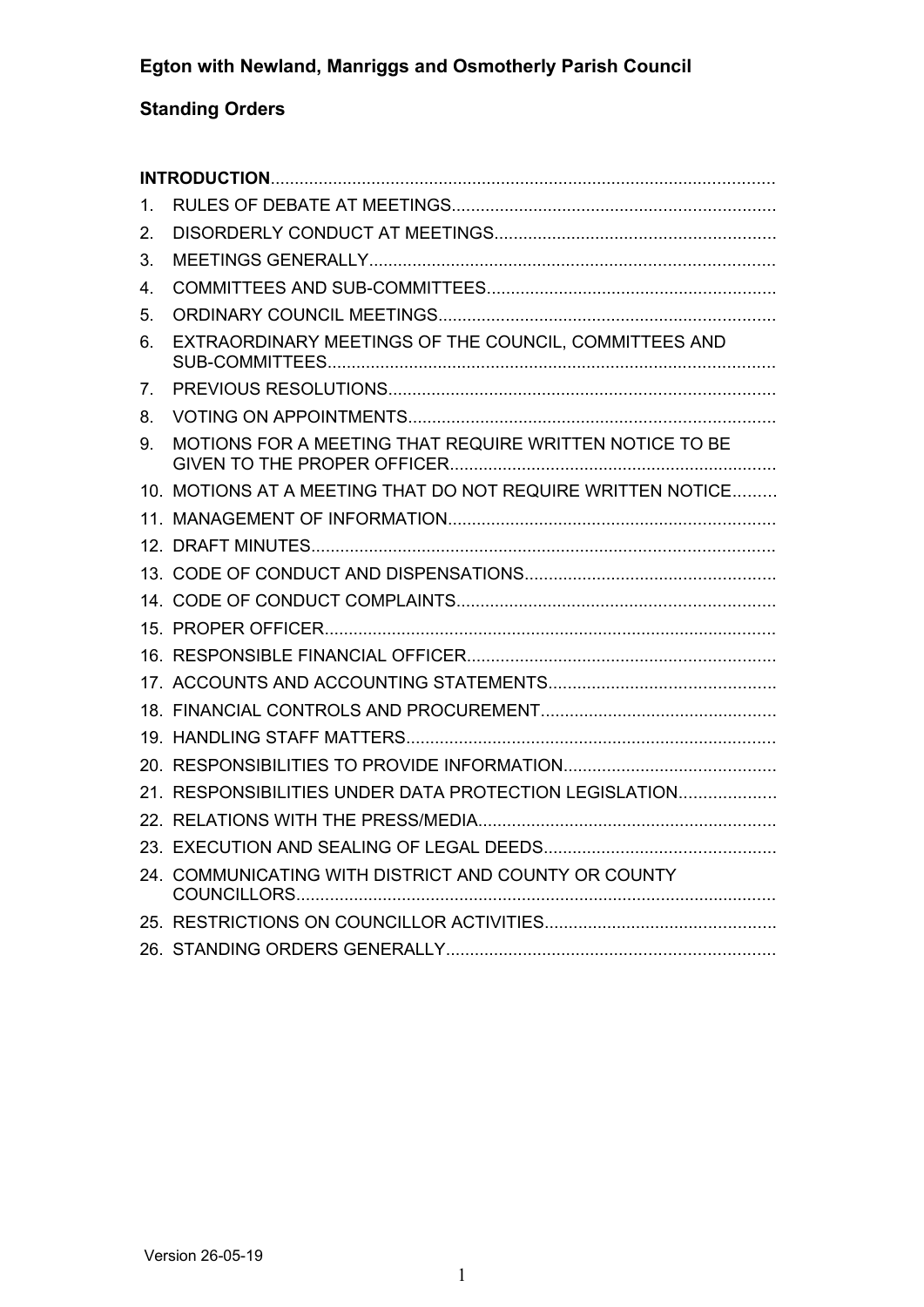## **Standing Orders**

#### <span id="page-1-0"></span>**1. RULES OF DEBATE AT MEETINGS**

- a Motions on the agenda shall be considered in the order that they appear unless the order is changed at the discretion of the chairman of the meeting.
- b A motion (including an amendment) shall not be progressed unless it has been moved and seconded.
- c A motion on the agenda that is not moved by its proposer may be treated by the chairman of the meeting as withdrawn.
- d If a motion (including an amendment) has been seconded, it may be withdrawn by the proposer only with the consent of the seconder and the meeting.
- e An amendment is a proposal to remove or add words to a motion. It shall not negate the motion.
- f If an amendment to the original motion is carried, the original motion (as amended) becomes the substantive motion upon which further amendment(s) may be moved.
- g An amendment shall not be considered unless early verbal notice of it is given at the meeting and, if requested by the chairman of the meeting, is expressed in writing to the chairman.
- h A councillor may move an amendment to his own motion if agreed by the meeting. If a motion has already been seconded, the amendment shall be with the consent of the seconder and the meeting.
- i If there is more than one amendment to an original or substantive motion, the amendments shall be moved in the order directed by the chairman of the meeting.
- j Subject to standing order 1(k), only one amendment shall be moved and debated at a time, the order of which shall be directed by the chairman of the meeting.
- k One or more amendments may be discussed together if the chairman of the meeting considers this expedient but each amendment shall be voted upon separately.
- l A councillor may not move more than one amendment to an original or substantive motion.
- m The mover of an amendment has no right of reply at the end of debate on it.
- n Where a series of amendments to an original motion are carried, the mover of the original motion shall have a right of reply either at the end of debate on the first amendment or at the very end of debate on the final substantive motion immediately before it is put to the vote.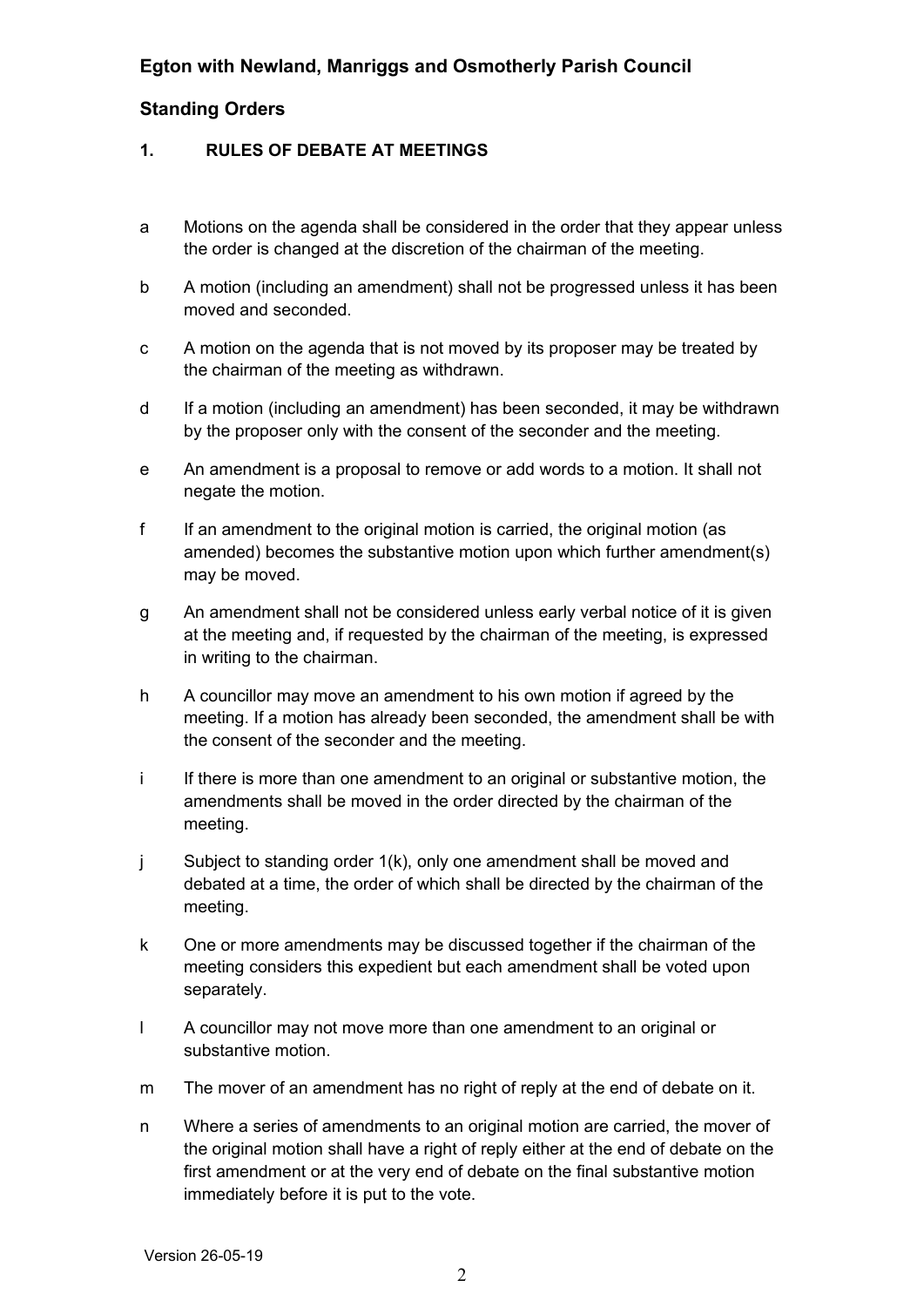## **Standing Orders**

- o Unless permitted by the chairman of the meeting, a councillor may speak once in the debate on a motion except:
	- i. to speak on an amendment moved by another councillor;
	- ii. to move or speak on another amendment if the motion has been amended since he last spoke;
	- iii. to make a point of order;
	- iv. to give a personal explanation; or
	- v. to exercise a right of reply.
- p During the debate on a motion, a councillor may interrupt only on a point of order or a personal explanation and the councillor who was interrupted shall stop speaking. A councillor raising a point of order shall identify the standing order which he considers has been breached or specify the other irregularity in the proceedings of the meeting he is concerned by.
- q A point of order shall be decided by the chairman of the meeting and his decision shall be final.
- r When a motion is under debate, no other motion shall be moved except:
	- i. to amend the motion;
	- ii. to proceed to the next business;
	- iii. to adjourn the debate;
	- iv. to put the motion to a vote;
	- v. to ask a person to be no longer heard or to leave the meeting;
	- vi. to refer a motion to a committee or sub-committee for consideration;
	- vii. to exclude the public and press;
	- viii. to adjourn the meeting; or
	- ix. to suspend particular standing order(s) excepting those which reflect mandatory statutory or legal requirements.
- s Before an original or substantive motion is put to the vote, the chairman of the meeting shall be satisfied that the motion has been sufficiently debated and that the mover of the motion under debate has exercised or waived his right of reply.
- t Excluding motions moved under standing order 1(r), the contributions or speeches by a councillor shall relate only to the motion under discussion and shall not exceed 5 minutes without the consent of the chairman of the meeting.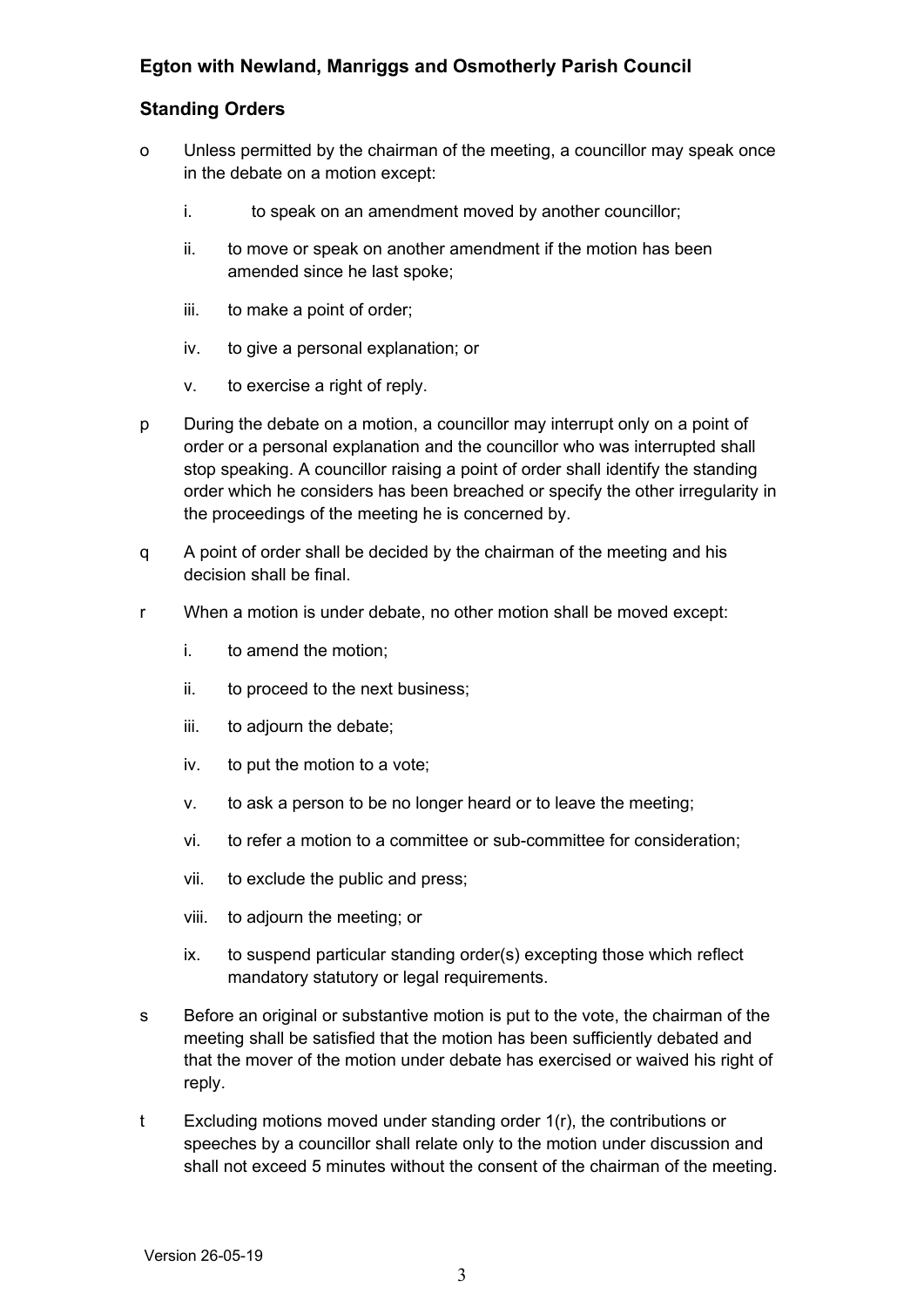## <span id="page-3-1"></span>**2. DISORDERLY CONDUCT AT MEETINGS**

- a No person shall obstruct the transaction of business at a meeting or behave offensively or improperly. If this standing order is ignored, the chairman of the meeting shall request such person(s) to moderate or improve their conduct.
- b If person(s) disregard the request of the chairman of the meeting to moderate or improve their conduct, any councillor or the chairman of the meeting may move that the person be no longer heard or be excluded from the meeting. The motion, if seconded, shall be put to the vote without discussion.
- c If a resolution made under standing order 2(b) is ignored, the chairman of the meeting may take further reasonable steps to restore order or to progress the meeting. This may include temporarily suspending or closing the meeting.

## <span id="page-3-0"></span>**3. MEETINGS GENERALLY**

| <b>Full Council meetings</b> | ÷.      |
|------------------------------|---------|
| Committee meetings           | #       |
| Sub-committee meetings       | $\star$ |

- + a Meetings shall not take place in premises which at the time of the meeting are used for the supply of alcohol, unless no other premises are available free of charge or at a reasonable cost.
- + b The minimum three clear days for notice of a meeting does not include the day on which notice was issued, the day of the meeting, a Sunday, a day of the Christmas break, a day of the Easter break or of a bank holiday or a day appointed for public thanksgiving or mourning.
- # c The minimum three clear days' public notice for a meeting does not include the day on which the notice was issued or the day of the meeting unless the meeting is convened at shorter notice OR [The minimum three clear days' public notice of a meeting does not include the day on which the notice was issued or the day of the meeting].
- + # d Meetings shall be open to the public unless their presence is prejudicial to the public interest by reason of the confidential nature of the business to be transacted or for other special reasons. The public's exclusion from part or all of a meeting shall be by a resolution which shall give reasons for the public's exclusion.
	- e Members of the public may make representations, answer questions and give evidence at a meeting which they are entitled to attend in respect of the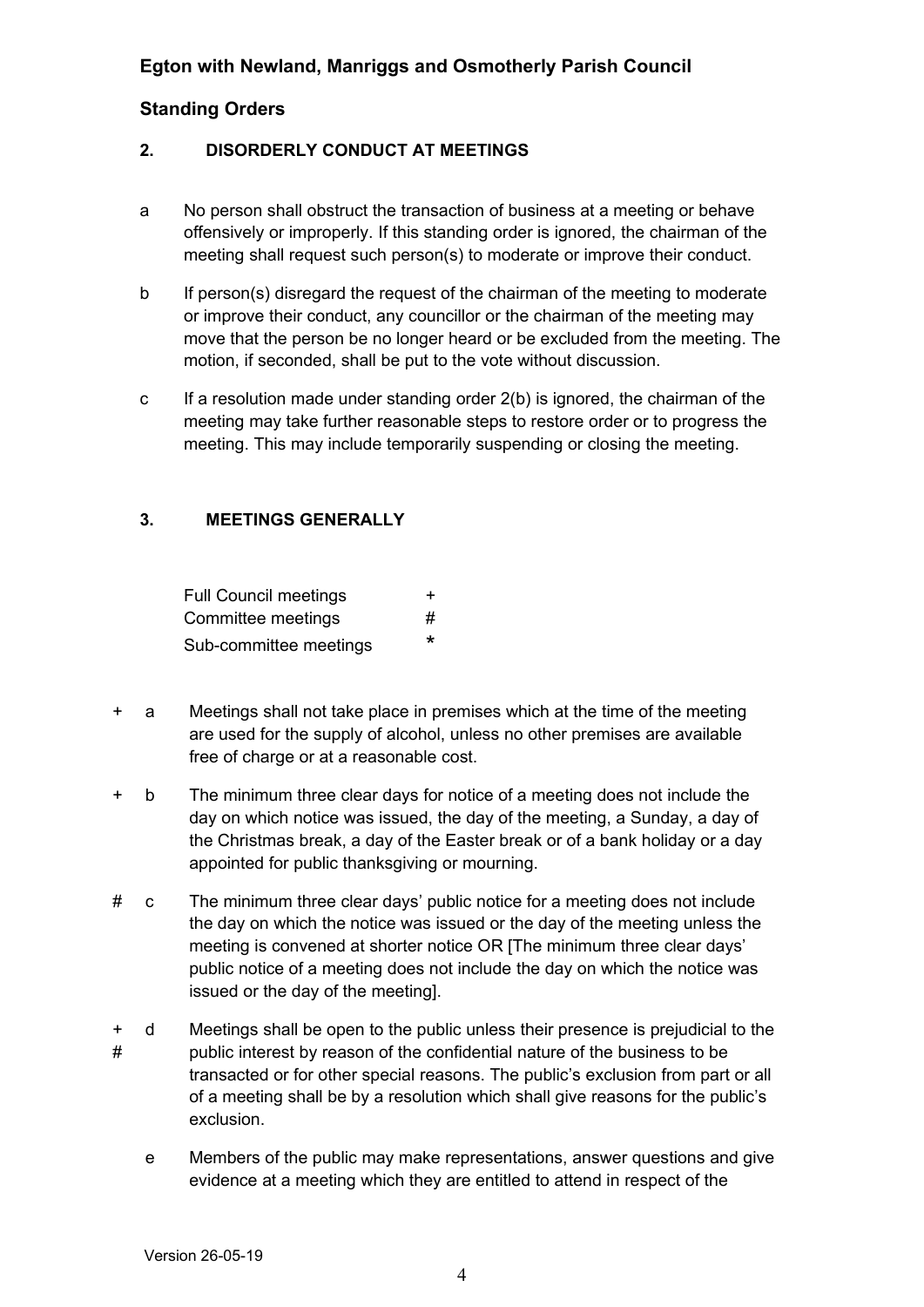## **Standing Orders**

business on the agenda.

- f The period of time designated for public participation at a meeting in accordance with standing order 3(e) shall not exceed 5 minutes unless directed by the chairman of the meeting.
- g Subject to standing order 3(f), a member of the public shall not speak for more than 5 minutes.
- h In accordance with standing order 3(e), a question shall not require a response at the meeting nor start a debate on the question. The chairman of the meeting may direct that a written or oral response be given.
- i [A person shall stand when requesting to speak and when speaking (except when a person has a disability or is likely to suffer discomfort)] OR [A person shall raise his hand when requesting to speak and stand when speaking (except when a person has a disability or is likely to suffer discomfort)]. The chairman of the meeting may at any time permit a person to be seated when speaking.
- j A person who speaks at a meeting shall direct his comments to the chairman of the meeting.
- k Only one person is permitted to speak at a time. If more than one person wants to speak, the chairman of the meeting shall direct the order of speaking.
- + # l **Subject to standing order 3(m), a person who attends a meeting is permitted to report on the meeting whilst the meeting is open to the public. To "report" means to film, photograph, make an audio recording of meeting proceedings, use any other means for enabling persons not present to see or hear the meeting as it takes place or later or to report or to provide oral or written commentary about the meeting so that the report or commentary is available as the meeting takes place or later to persons not present.**
- + # m **A person present at a meeting may not provide an oral report or oral commentary about a meeting as it takes place without permission.**
- + # n **The press shall be provided with reasonable facilities for the taking of their report of all or part of a meeting at which they are entitled to be present.**
- + o **Subject to standing orders which indicate otherwise, anything authorised or required to be done by, to or before the Chairman of the Council may in his absence be done by, to or before the Vice-Chairman of the Council (if there is one).**
- + p **The Chairman of the Council, if present, shall preside at a meeting. If the Chairman is absent from a meeting, the Vice-Chairman of the**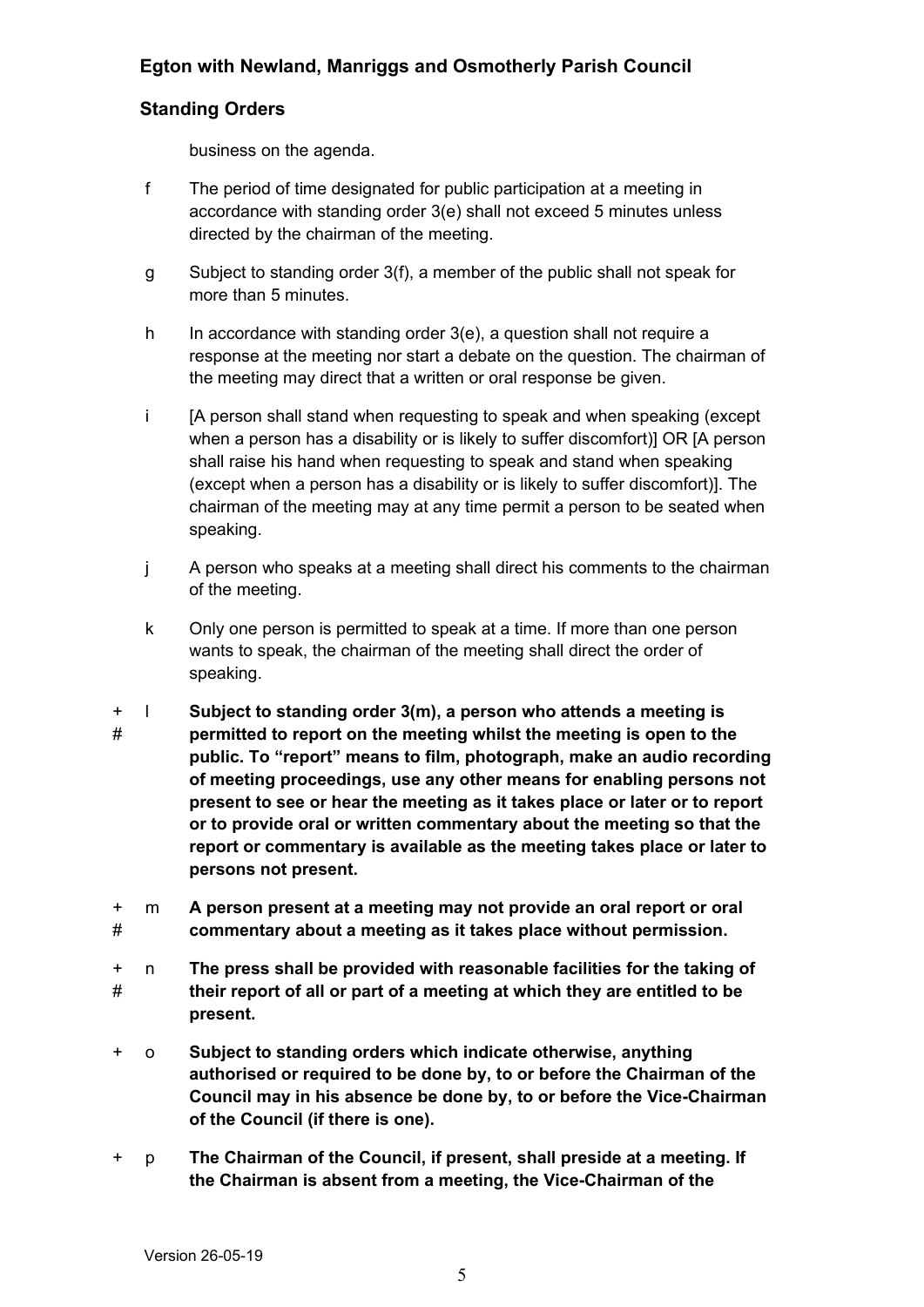## **Standing Orders**

**Council (if there is one) if present, shall preside. If both the Chairman and the Vice-Chairman are absent from a meeting, a councillor as chosen by the councillors present at the meeting shall preside at the meeting.**

+ # \* q **Subject to a meeting being quorate, all questions at a meeting shall be decided by a majority of the councillors and non-councillors with voting rights present and voting.**

+ # \* r **The chairman of a meeting may give an original vote on any matter put to the vote, and in the case of an equality of votes may exercise his casting vote whether or not he gave an original vote.**

> *See standing orders 5(h) and (i) for the different rules that apply in the election of the Chairman of the Council at the annual meeting of the Council.*

- + s **Unless standing orders provide otherwise, voting on a question shall be by a show of hands. At the request of a councillor, the voting on any question shall be recorded so as to show whether each councillor present and voting gave his vote for or against that question.** Such a request shall be made before moving on to the next item of business on the agenda.
	- t The minutes of a meeting shall include an accurate record of the following:
		- i. the time and place of the meeting;
		- ii. the names of councillors who are present and the names of councillors who are absent;
		- iii. interests that have been declared by councillors and non-councillors with voting rights:
		- iv. the grant of dispensations (if any) to councillors and non-councillors with voting rights;
		- v. whether a councillor or non-councillor with voting rights left the meeting when matters that they held interests in were being considered;
		- vi. if there was a public participation session; and
		- vii. the resolutions made.
- + u **A councillor or a non-councillor with voting rights who has a**
- # \* **disclosable pecuniary interest or another interest as set out in the Council's code of conduct in a matter being considered at a meeting is subject to statutory limitations or restrictions under the code on his right to participate and vote on that matter.**
- v **No business may be transacted at a meeting unless at least one-third of the whole number of members of the Council are present and in no case**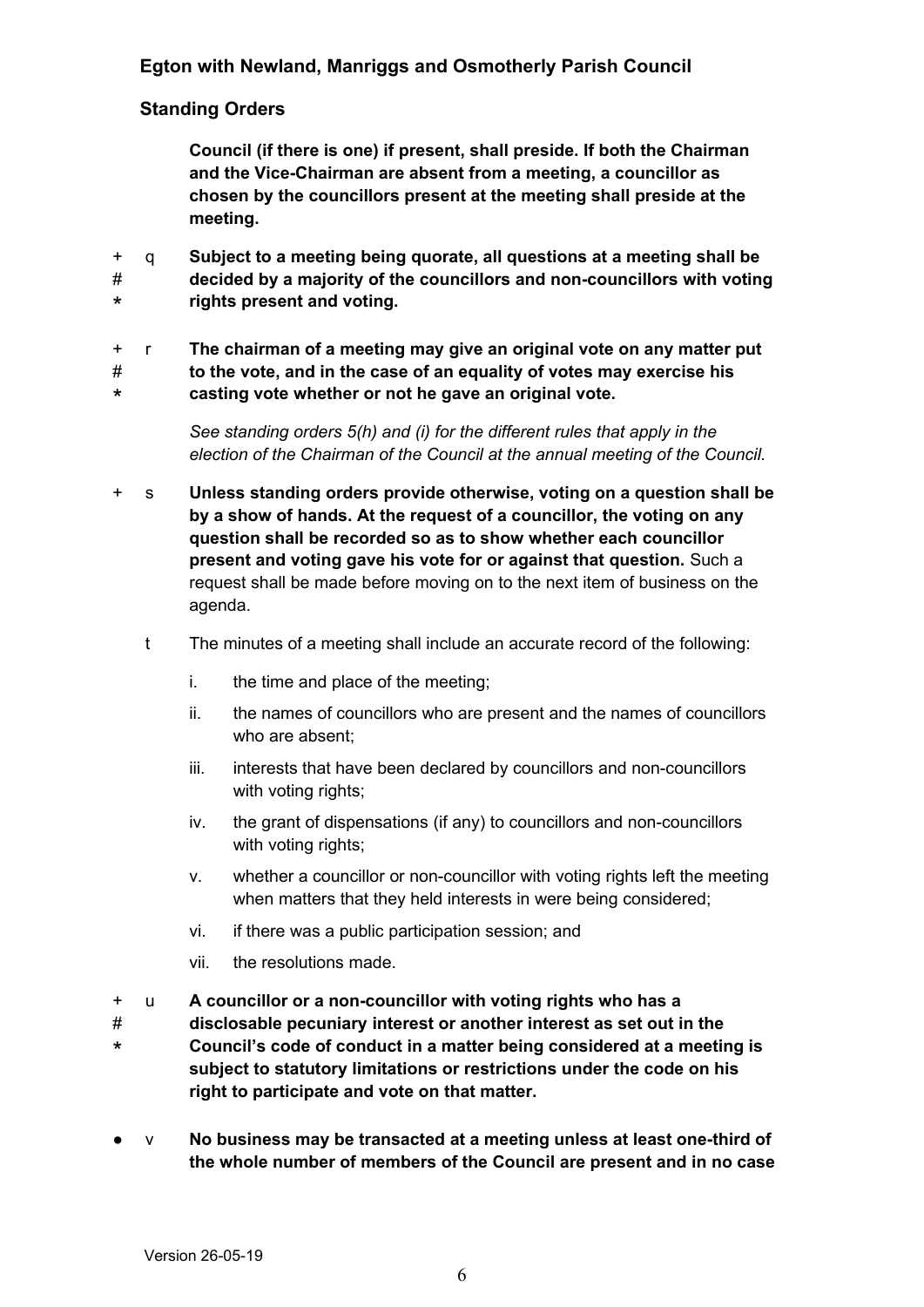## **Standing Orders**

**shall the quorum of a meeting be less than three.**

*See standing order 4d(viii) for the quorum of a committee or sub-committee meeting.* 

- + w **If a meeting is or becomes inquorate no business shall be transacted**
- # \* and the meeting shall be closed. The business on the agenda for the meeting shall be adjourned to another meeting.
	- x A meeting shall not exceed a period of 2 hours.

## <span id="page-6-0"></span>**4. COMMITTEES AND SUB-COMMITTEES**

- a **Unless the Council determines otherwise, a committee may appoint a sub-committee whose terms of reference and members shall be determined by the committee.**
- b **The members of a committee may include non-councillors unless it is a committee which regulates and controls the finances of the Council.**
- c **Unless the Council determines otherwise, all the members of an advisory committee and a sub-committee of the advisory committee may be noncouncillors.**
- d The Council may appoint standing committees or other committees as may be necessary, and:
	- i. shall determine their terms of reference;
	- ii. shall determine the number and time of the ordinary meetings of a standing committee up until the date of the next annual meeting of the Council;
	- iii. shall permit a committee, other than in respect of the ordinary meetings of a committee, to determine the number and time of its meetings;
	- iv. shall, subject to standing orders 4(b) and (c), appoint and determine the terms of office of members of such a committee;
	- v. may, subject to standing orders 4(b) and (c), appoint and determine the terms of office of the substitute members to a committee whose role is to replace the ordinary members at a meeting of a committee if the ordinary members of the committee confirm to the Proper Officer 5 days before the meeting that they are unable to attend;
	- vi. shall, after it has appointed the members of a standing committee, appoint the chairman of the standing committee;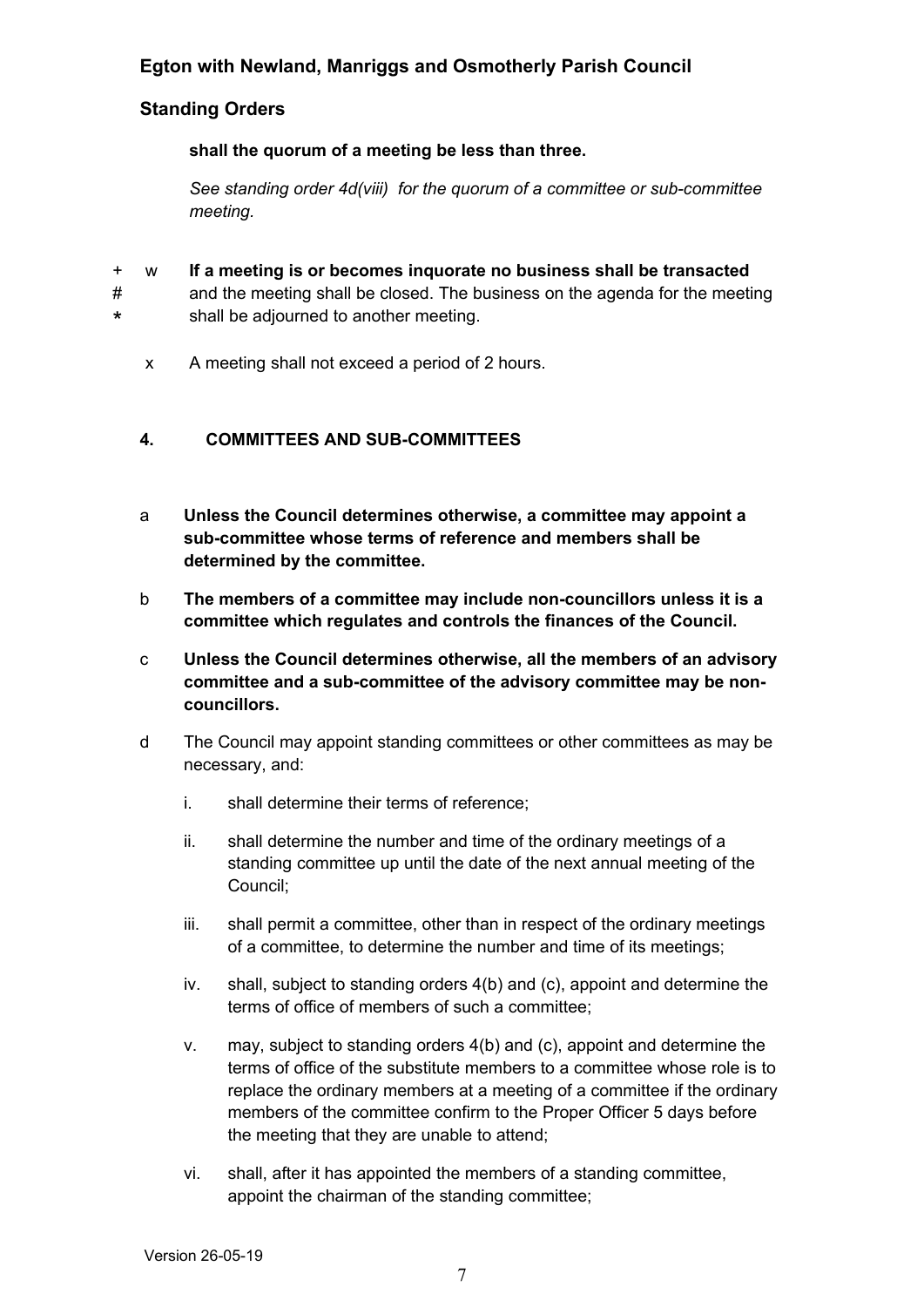## **Standing Orders**

- vii. shall permit a committee other than a standing committee, to appoint its own chairman at the first meeting of the committee;
- viii. shall determine the place, notice requirements and quorum for a meeting of a committee and a sub-committee which, in both cases, shall be no less than three;
- ix. shall determine if the public may participate at a meeting of a committee;
- x. shall determine if the public and press are permitted to attend the meetings of a sub-committee and also the advance public notice requirements, if any, required for the meetings of a sub-committee;
- xi. shall determine if the public may participate at a meeting of a subcommittee that they are permitted to attend; and
- xii. may dissolve a committee or a sub-committee.

#### <span id="page-7-0"></span>**5. ORDINARY COUNCIL MEETINGS**

- a **In an election year, the annual meeting of the Council shall be held on or within 14 days following the day on which the councillors elected take office.**
- b **In a year which is not an election year, the annual meeting of the Council shall be held on such day in May as the Council decides.**
- c **If no other time is fixed, the annual meeting of the Council shall take place at 6pm.**
- d **In addition to the annual meeting of the Council, at least three other ordinary meetings shall be held in each year on such dates and times as the Council decides.**
- e **The first business conducted at the annual meeting of the Council shall be the election of the Chairman and Vice-Chairman (if there is one) of the Council.**
- f **The Chairman of the Council, unless he has resigned or becomes disqualified, shall continue in office and preside at the annual meeting until his successor is elected at the next annual meeting of the Council.**
- g **The Vice-Chairman of the Council, if there is one, unless he resigns or becomes disqualified, shall hold office until immediately after the election of the Chairman of the Council at the next annual meeting of the Council.**
- h **In an election year, if the current Chairman of the Council has not been re-elected as a member of the Council, he shall preside at the annual**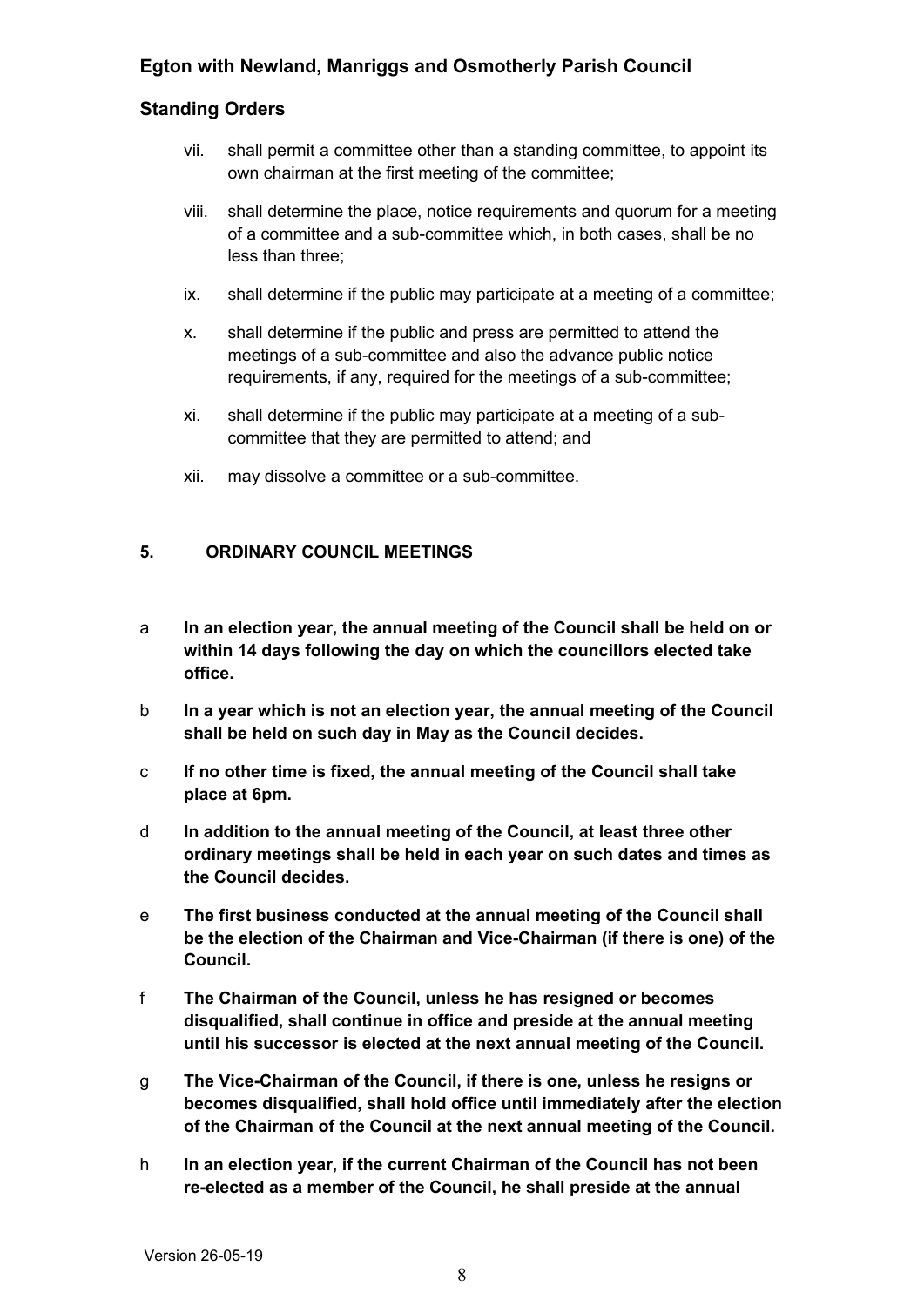#### **Standing Orders**

**meeting until a successor Chairman of the Council has been elected. The current Chairman of the Council shall not have an original vote in respect of the election of the new Chairman of the Council but shall give a casting vote in the case of an equality of votes.**

- i **In an election year, if the current Chairman of the Council has been reelected as a member of the Council, he shall preside at the annual meeting until a new Chairman of the Council has been elected. He may exercise an original vote in respect of the election of the new Chairman of the Council and shall give a casting vote in the case of an equality of votes.**
- j Following the election of the Chairman of the Council and Vice-Chairman (if there is one) of the Council at the annual meeting, the business shall include:
	- i. **In an election year, delivery by the Chairman of the Council and councillors of their acceptance of office forms unless the Council resolves for this to be done at a later date. In a year which is not an election year, delivery by the Chairman of the Council of his acceptance of office form unless the Council resolves for this to be done at a later date;**
	- ii. Confirmation of the accuracy of the minutes of the last meeting of the Council;
	- iii. Receipt of the minutes of the last meeting of a committee;
	- iv. Consideration of the recommendations made by a committee;
	- v. Review of delegation arrangements to committees, sub-committees, staff and other local authorities;
	- vi. Review of the terms of reference for committees;
	- vii. Appointment of members to existing committees;
	- viii. Appointment of any new committees in accordance with standing order 4;
	- ix. Review and adoption of appropriate standing orders and financial regulations;
	- x. Review of arrangements (including legal agreements) with other local authorities, not-for-profit bodies and businesses.
	- xi. Review of representation on or work with external bodies and arrangements for reporting back;
	- xii. In an election year, to make arrangements with a view to the Council becoming eligible to exercise the general power of competence in the future;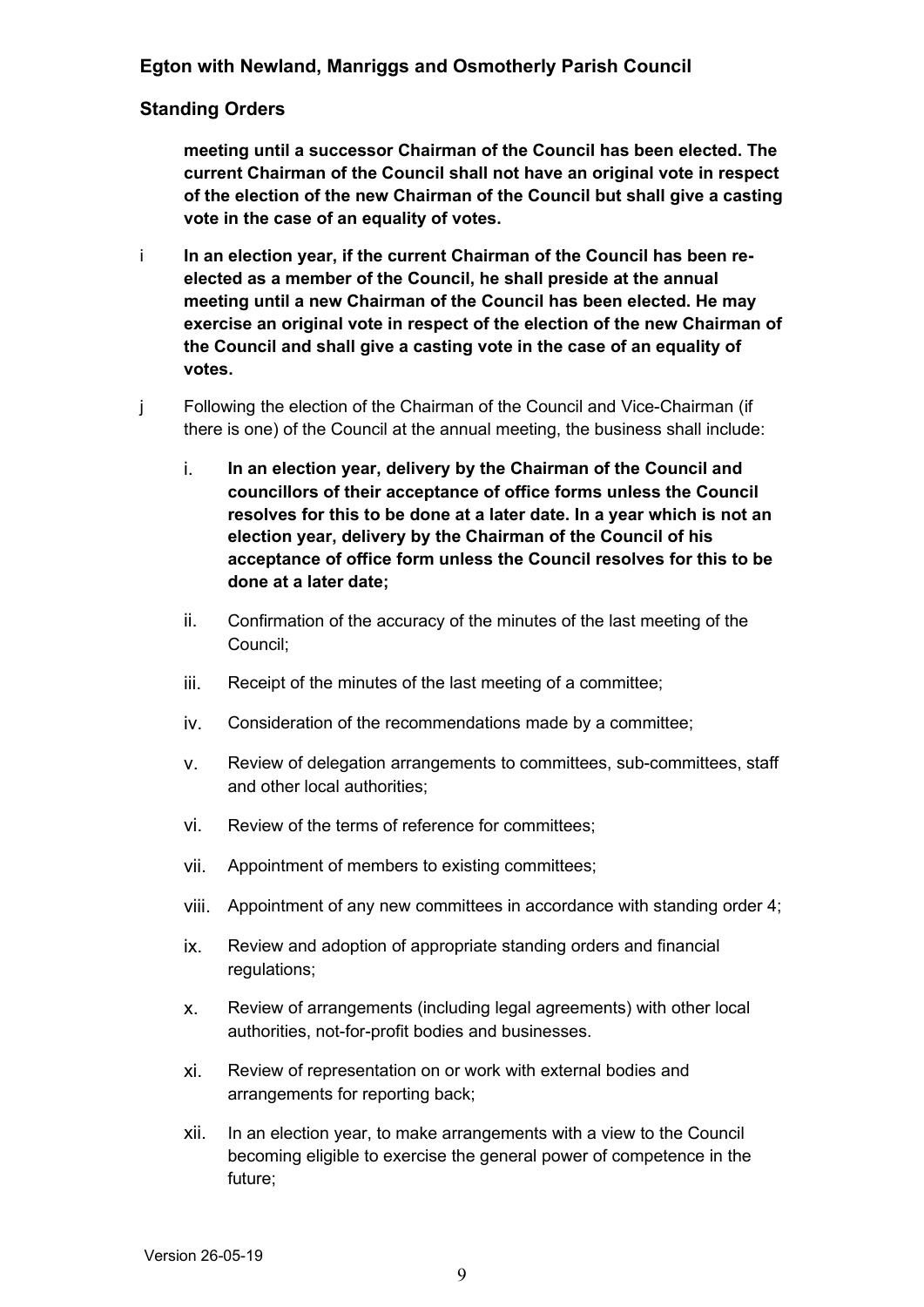#### **Standing Orders**

- xiii. Review of inventory of land and other assets including buildings and office equipment;
- xiv. Confirmation of arrangements for insurance cover in respect of all insurable risks;
- xv. Review of the Council's and/or staff subscriptions to other bodies;
- xvi. Review of the Council's complaints procedure;
- xvii. Review of the Council's policies, procedures and practices in respect of its obligations under freedom of information and data protection legislation (*see also standing orders 11, 20 and 21*);
- xviii. Review of the Council's policy for dealing with the press/media;
- xix. Review of the Council's employment policies and procedures;
- xx. Review of the Council's expenditure incurred under s.137 of the Local Government Act 1972 or the general power of competence.
- xxi. Determining the time and place of ordinary meetings of the Council up to and including the next annual meeting of the Council.

## <span id="page-9-0"></span>**6. EXTRAORDINARY MEETINGS OF THE COUNCIL, COMMITTEES AND SUB-COMMITTEES**

- a **The Chairman of the Council may convene an extraordinary meeting of the Council at any time.**
- b **If the Chairman of the Council does not call an extraordinary meeting of the Council within seven days of having been requested in writing to do so by two councillors, any two councillors may convene an extraordinary meeting of the Council. The public notice giving the time, place and agenda for such a meeting shall be signed by the two councillors.**
- c The chairman of a committee [or a sub-committee] may convene an extraordinary meeting of the committee [or the sub-committee] at any time.
- d If the chairman of a committee [or a sub-committee] does not call an extraordinary meeting within 7 days of having been requested to do so by 2 members of the committee [or the sub-committee], any 2 members of the committee [or the sub-committee] may convene an extraordinary meeting of the committee [or a sub-committee].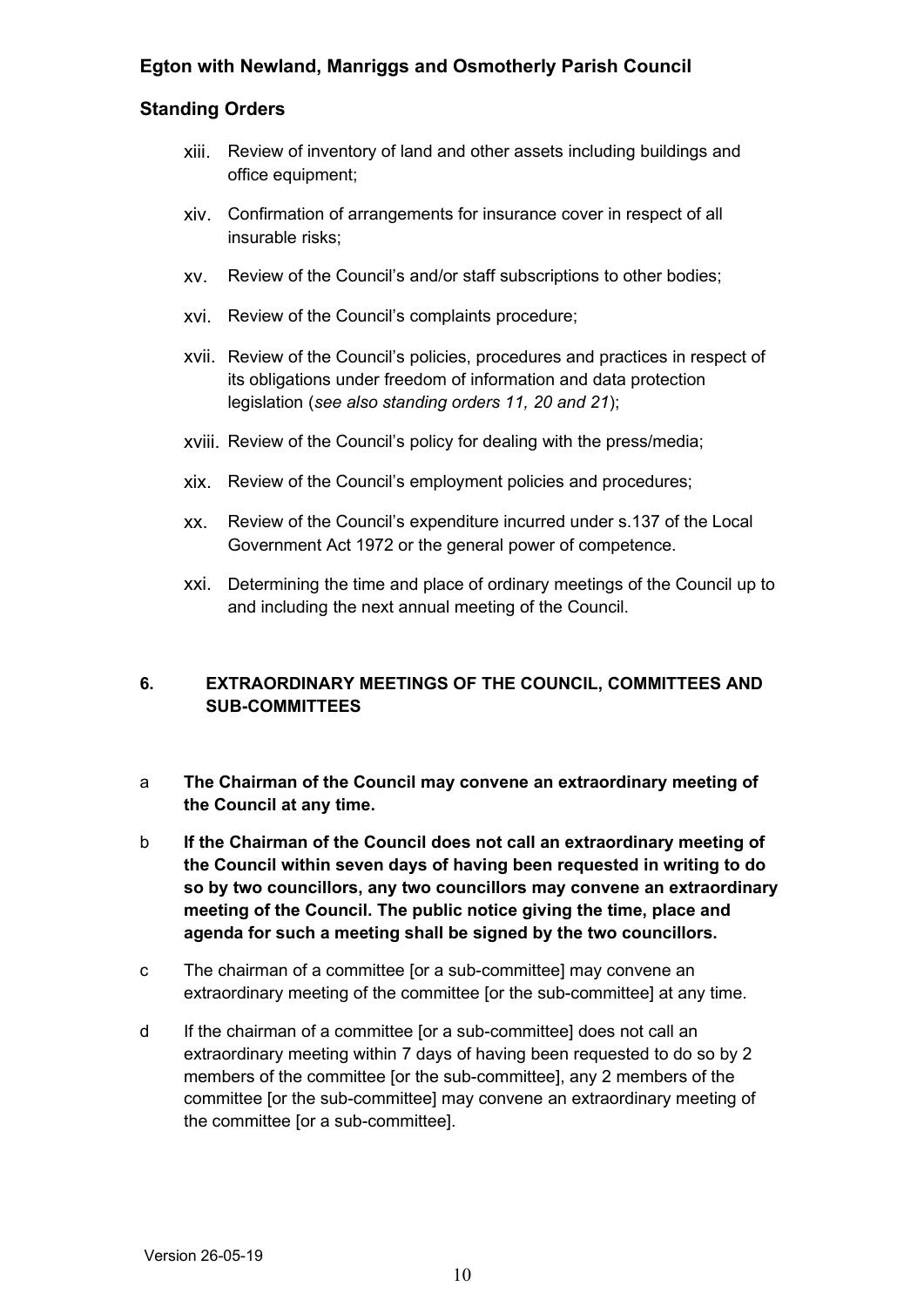#### <span id="page-10-2"></span>**7. PREVIOUS RESOLUTIONS**

- a A resolution shall not be reversed within six months except either by a special motion, which requires written notice by at least 3 councillors to be given to the Proper Officer in accordance with standing order 9, or by a motion moved in pursuance of the recommendation of a committee or a sub-committee.
- b When a motion moved pursuant to standing order 7(a) has been disposed of, no similar motion may be moved for a further six months.

#### <span id="page-10-1"></span>**8. VOTING ON APPOINTMENTS**

a Where more than two persons have been nominated for a position to be filled by the Council and none of those persons has received an absolute majority of votes in their favour, the name of the person having the least number of votes shall be struck off the list and a fresh vote taken. This process shall continue until a majority of votes is given in favour of one person. A tie in votes may be settled by the casting vote exercisable by the chairman of the meeting.

## <span id="page-10-0"></span>**9. MOTIONS FOR A MEETING THAT REQUIRE WRITTEN NOTICE TO BE GIVEN TO THE PROPER OFFICER**

- a A motion shall relate to the responsibilities of the meeting for which it is tabled and in any event shall relate to the performance of the Council's statutory functions, powers and obligations or an issue which specifically affects the Council's area or its residents.
- b No motion may be moved at a meeting unless it is on the agenda and the mover has given written notice of its wording to the Proper Officer at least 3 clear days before the meeting. Clear days do not include the day of the notice or the day of the meeting.
- c The Proper Officer may, before including a motion on the agenda received in accordance with standing order 9(b), correct obvious grammatical or typographical errors in the wording of the motion.
- d If the Proper Officer considers the wording of a motion received in accordance with standing order 9(b) is not clear in meaning, the motion shall be rejected until the mover of the motion resubmits it, so that it can be understood, in writing, to the Proper Officer at least 3 clear days before the meeting.
- e If the wording or subject of a proposed motion is considered improper, the Proper Officer shall consult with the chairman of the forthcoming meeting or, as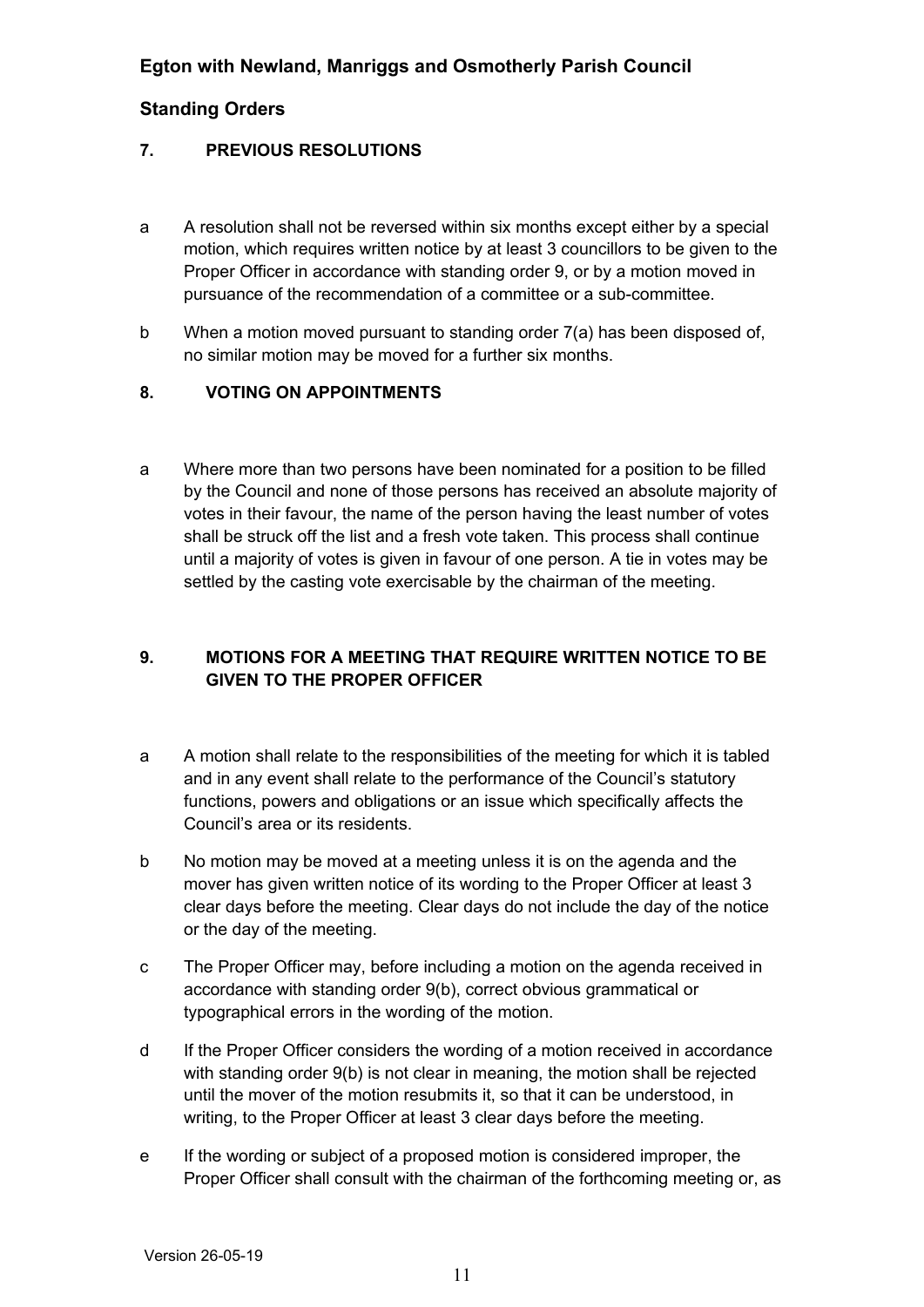#### **Standing Orders**

the case may be, the councillors who have convened the meeting, to consider whether the motion shall be included in the agenda or rejected.

- f The decision of the Proper Officer as to whether or not to include the motion on the agenda shall be final.
- g Motions received shall be recorded and numbered in the order that they are received.
- h Motions rejected shall be recorded with an explanation by the Proper Officer of the reason for rejection.

#### <span id="page-11-0"></span>**10. MOTIONS AT A MEETING THAT DO NOT REQUIRE WRITTEN NOTICE**

- a The following motions may be moved at a meeting without written notice to the Proper Officer:
	- i. to correct an inaccuracy in the draft minutes of a meeting;
	- ii. to move to a vote;
	- iii. to defer consideration of a motion;
	- iv. to refer a motion to a particular committee or sub-committee;
	- v. to appoint a person to preside at a meeting;
	- vi. to change the order of business on the agenda;
	- vii. to proceed to the next business on the agenda;
	- viii. to require a written report;
	- ix. to appoint a committee or sub-committee and their members;
	- x. to extend the time limits for speaking;
	- xi. to exclude the press and public from a meeting in respect of confidential or other information which is prejudicial to the public interest;
	- xii. to not hear further from a councillor or a member of the public;
	- xiii. to exclude a councillor or member of the public for disorderly conduct;
	- xiv. to temporarily suspend the meeting;
	- xv. to suspend a particular standing order (unless it reflects mandatory statutory or legal requirements);
	- xvi. to adjourn the meeting; or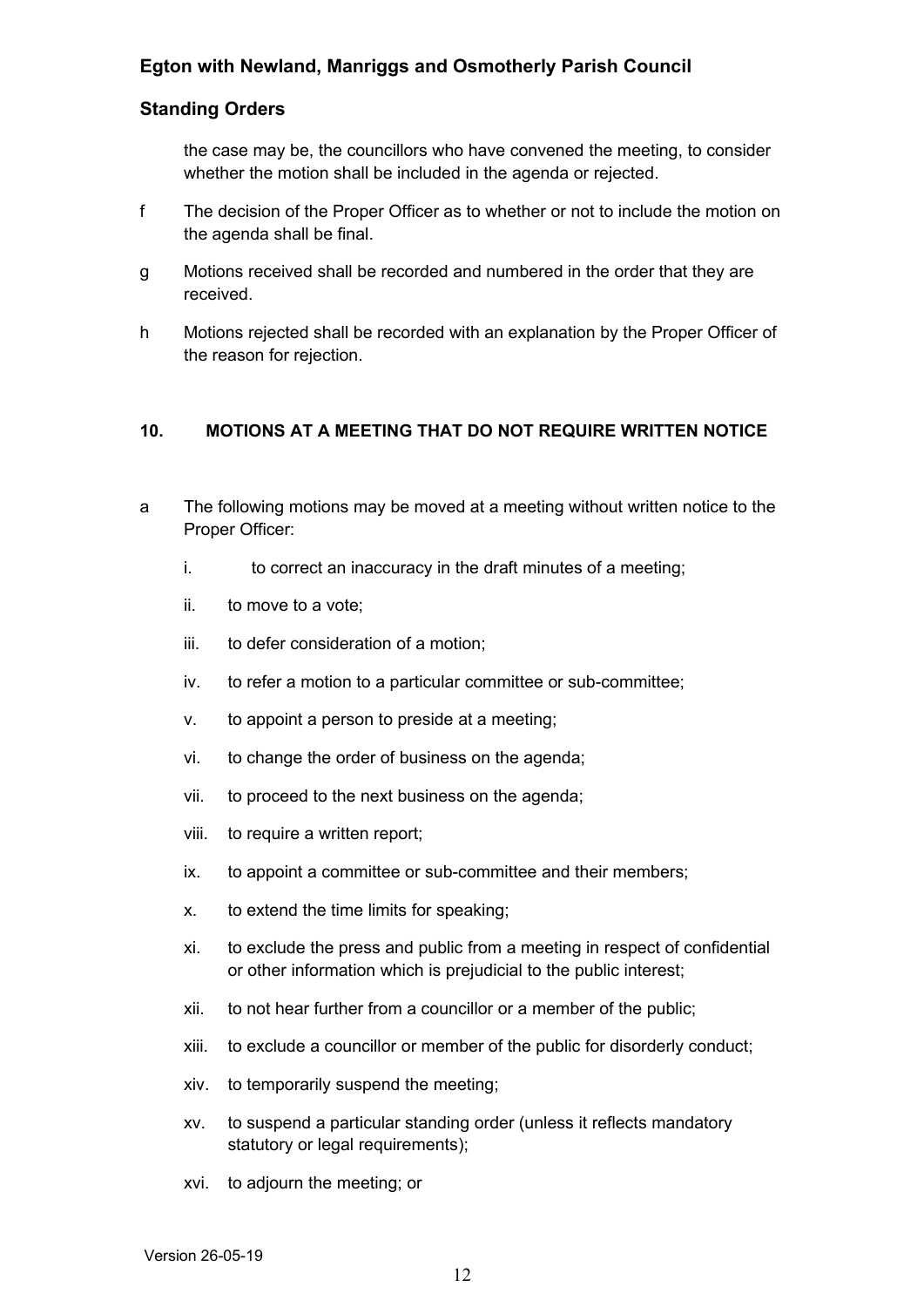#### **Standing Orders**

xvii. to close the meeting.

#### **11. MANAGEMENT OF INFORMATION**

<span id="page-12-1"></span>*See also standing order 20.*

- a **The Council shall have in place and keep under review, technical and organisational measures to keep secure information (including personal data) which it holds in paper and electronic form. Such arrangements shall include deciding who has access to personal data and encryption of personal data.**
- b **The Council shall have in place, and keep under review, policies for the retention and safe destruction of all information (including personal data) which it holds in paper and electronic form. The Council's retention policy shall confirm the period for which information (including personal data) shall be retained or if this is not possible the criteria used to determine that period (e.g. the Limitation Act 1980).**
- c **The agenda, papers that support the agenda and the minutes of a meeting shall not disclose or otherwise undermine confidential information or personal data without legal justification.**
- d **Councillors, staff, the Council's contractors and agents shall not disclose confidential information or personal data without legal justification.**

#### <span id="page-12-0"></span>**12. DRAFT MINUTES**

Full Council meetings + Committee meetings and  $\#$ Sub-committee meetings \*

- a If the draft minutes of a preceding meeting have been served on councillors with the agenda to attend the meeting at which they are due to be approved for accuracy, they shall be taken as read.
- b There shall be no discussion about the draft minutes of a preceding meeting except in relation to their accuracy. A motion to correct an inaccuracy in the draft minutes shall be moved in accordance with standing order 10(a)(i).
- c The accuracy of draft minutes, including any amendment(s) made to them, shall be confirmed by resolution and shall be signed by the chairman of the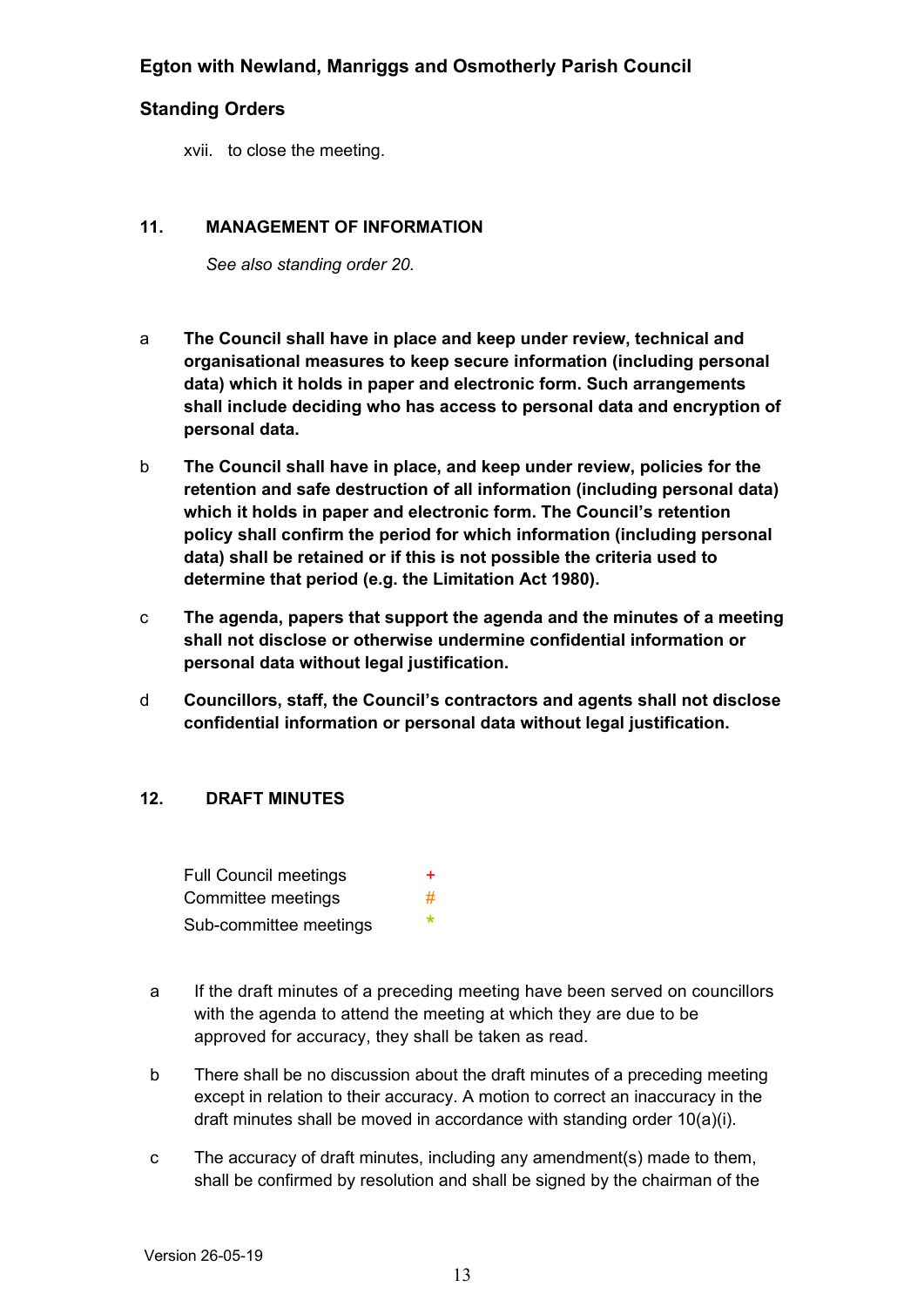## **Standing Orders**

meeting and stand as an accurate record of the meeting to which the minutes relate.

d If the chairman of the meeting does not consider the minutes to be an accurate record of the meeting to which they relate, he shall sign the minutes and include a paragraph in the following terms or to the same effect:

"The chairman of this meeting does not believe that the minutes of the meeting of the ( ) held on [date] in respect of ( ) were a correct record but his view was not upheld by the meeting and the minutes are confirmed as an accurate record of the proceedings."

+ # \* e **If the Council's gross annual income or expenditure (whichever is higher) does not exceed £25,000, it shall publish draft minutes on a website which is publicly accessible and free of charge not later than one month after the meeting has taken place.**

f Subject to the publication of draft minutes in accordance with standing order 12(e) and standing order 20(a) and following a resolution which confirms the accuracy of the minutes of a meeting, the draft minutes or recordings of the meeting for which approved minutes exist shall be destroyed.

## **13. CODE OF CONDUCT AND DISPENSATIONS**

<span id="page-13-0"></span>*See also standing order 3(u).* 

- a All councillors and non-councillors with voting rights shall observe the code of conduct adopted by the Council.
- b Unless he has been granted a dispensation, a councillor or non-councillor with voting rights shall withdraw from a meeting when it is considering a matter in which he has a disclosable pecuniary interest. He may return to the meeting after it has considered the matter in which he had the interest.
- c Unless he has been granted a dispensation, a councillor or non-councillor with voting rights shall withdraw from a meeting when it is considering a matter in which he has another interest if so required by the Council's code of conduct. He may return to the meeting after it has considered the matter in which he had the interest.
- d **Dispensation requests shall be in writing and submitted to the Proper Officer** as soon as possible before the meeting, or failing that, at the start of the meeting for which the dispensation is required.
- e A decision as to whether to grant a dispensation shall be made [by the Proper Officer] OR [by a meeting of the Council, or committee or sub-committee for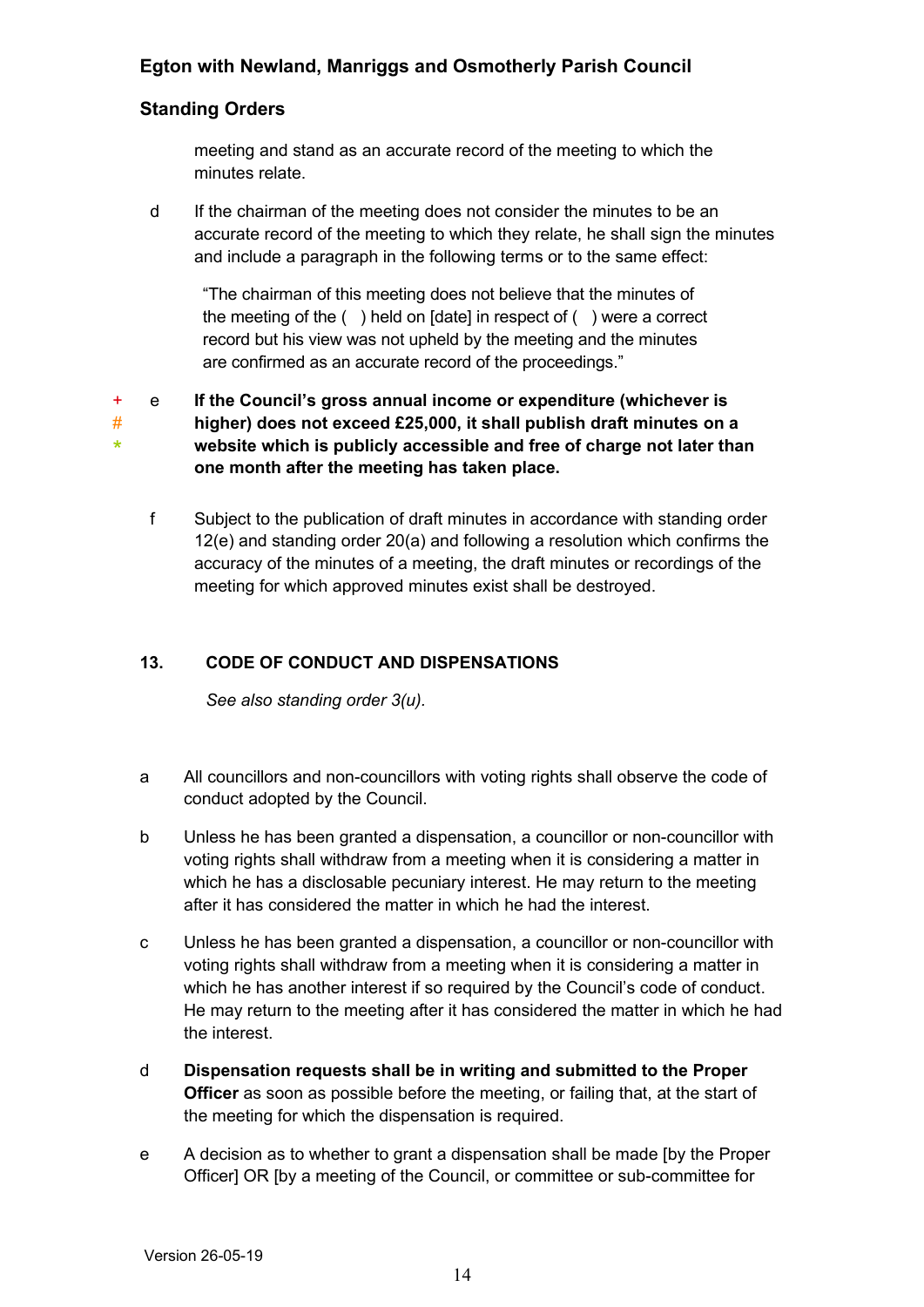## **Standing Orders**

which the dispensation is required] and that decision is final.

- f A dispensation request shall confirm:
	- i. the description and the nature of the disclosable pecuniary interest or other interest to which the request for the dispensation relates;
	- ii. whether the dispensation is required to participate at a meeting in a discussion only or a discussion and a vote;
	- iii. the date of the meeting or the period (not exceeding four years) for which the dispensation is sought; and
	- iv. an explanation as to why the dispensation is sought.
- g Subject to standing orders 13(d) and (f), a dispensation request shall be considered [by the Proper Officer before the meeting or, if this is not possible, at the start of the meeting for which the dispensation is required] OR [at the beginning of the meeting of the Council, or committee or sub-committee for which the dispensation is required].
- **h A dispensation may be granted in accordance with standing order 13(e) if having regard to all relevant circumstances any of the following apply:**
	- **i. without the dispensation the number of persons prohibited from participating in the particular business would be so great a proportion of the meeting transacting the business as to impede the transaction of the business;**
	- **ii. granting the dispensation is in the interests of persons living in the Council's area; or**
	- **iii. it is otherwise appropriate to grant a dispensation.**

## <span id="page-14-0"></span>**14. CODE OF CONDUCT COMPLAINTS**

- a Upon notification by the District or Unitary Council that it is dealing with a complaint that a councillor or non-councillor with voting rights has breached the Council's code of conduct, the Proper Officer shall, subject to standing order 11, report this to the Council.
- b Where the notification in standing order 14(a) relates to a complaint made by the Proper Officer, the Proper Officer shall notify the Chairman of Council of this fact, and the Chairman shall nominate another staff member to assume the duties of the Proper Officer in relation to the complaint until it has been determined and the Council has agreed what action, if any, to take in accordance with standing order 14(d).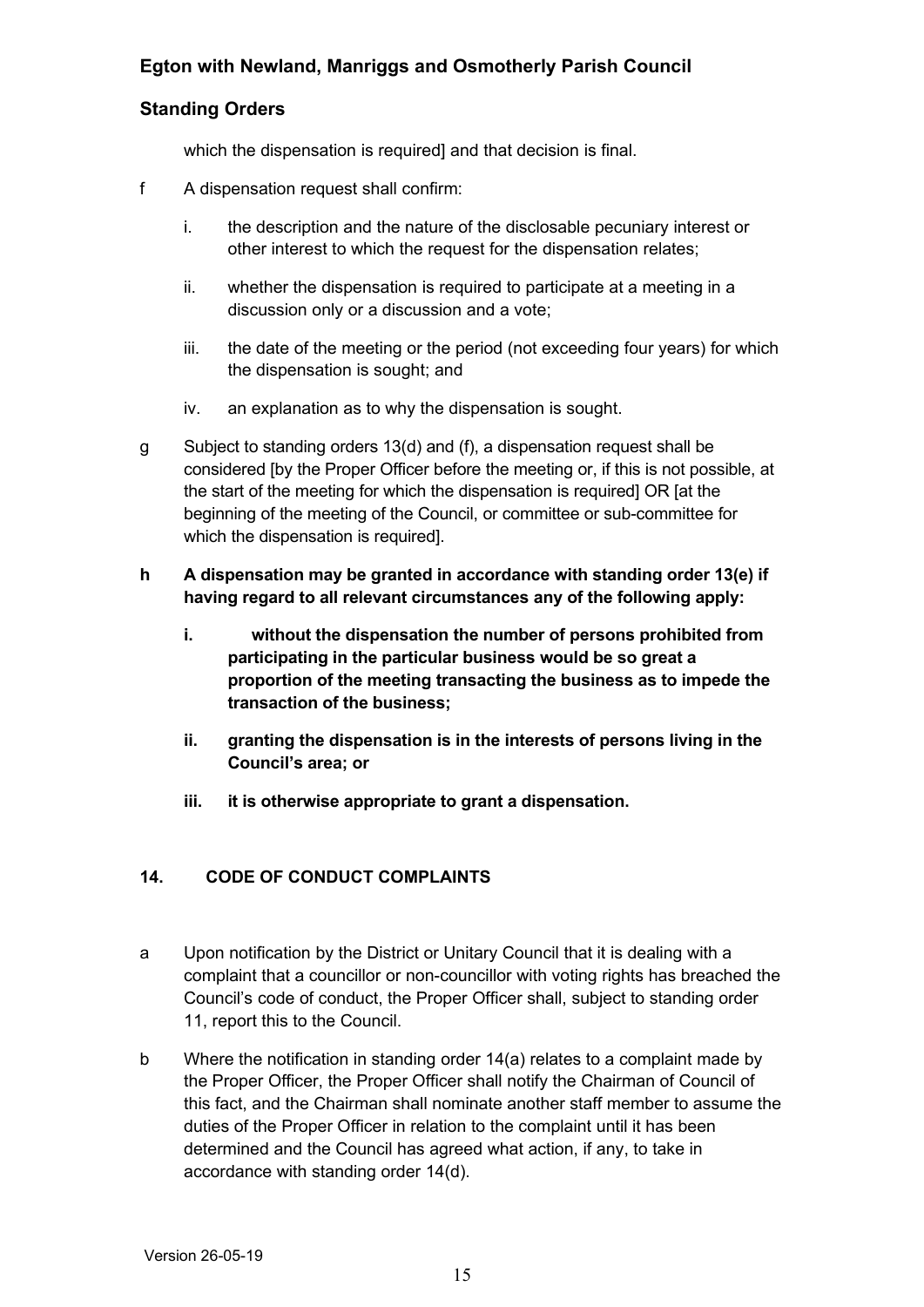- c The Council may:
	- i. provide information or evidence where such disclosure is necessary to investigate the complaint or is a legal requirement;
	- ii. seek information relevant to the complaint from the person or body with statutory responsibility for investigation of the matter;
- <span id="page-15-0"></span>d **Upon notification by the District or Unitary Council that a councillor or non-councillor with voting rights has breached the Council's code of conduct, the Council shall consider what, if any, action to take against him. Such action excludes disqualification or suspension from office.**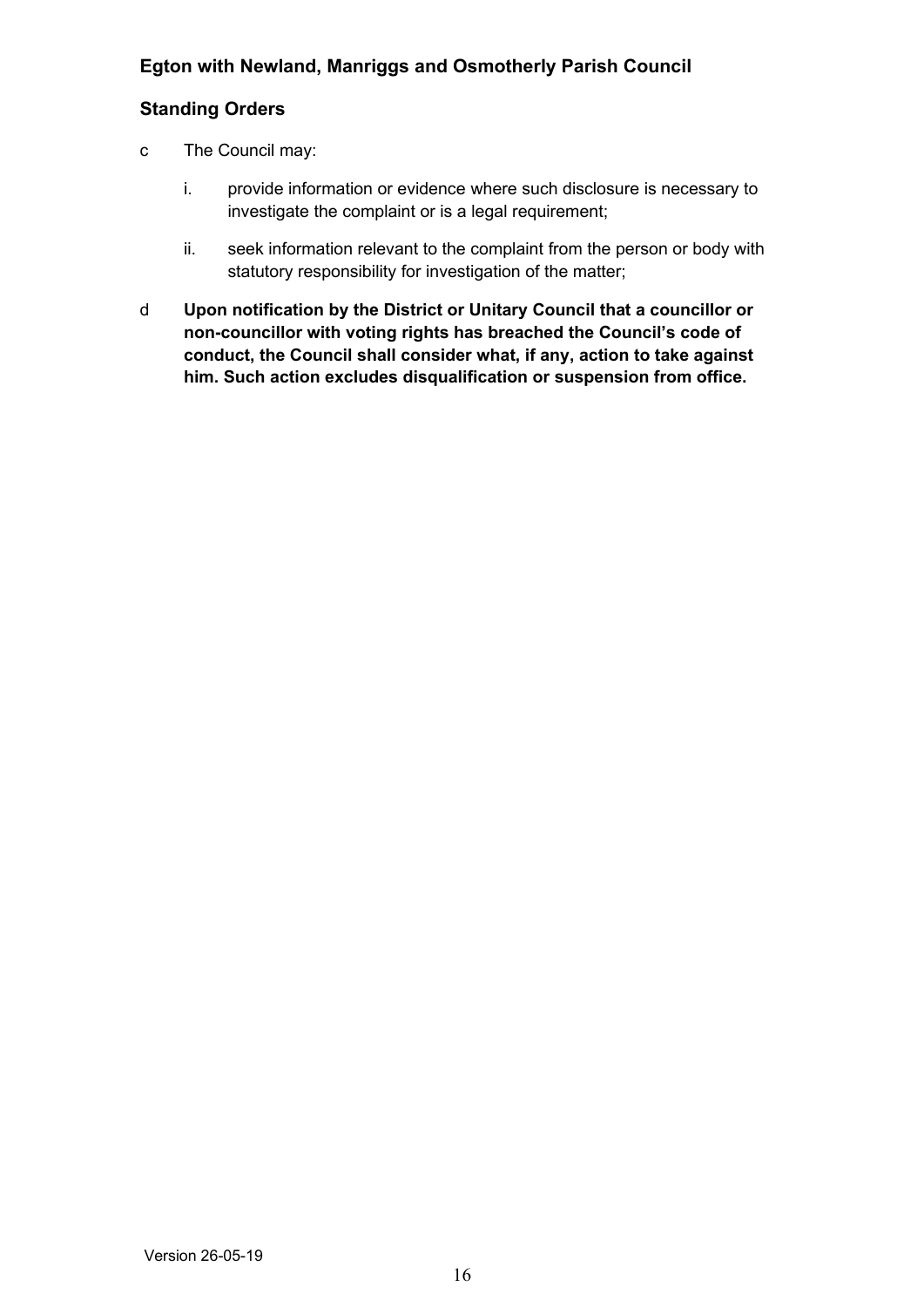#### **15. PROPER OFFICER**

- a The Proper Officer shall be either (i) the clerk or (ii) other staff member(s) nominated by the Council to undertake the work of the Proper Officer when the Proper Officer is absent.
- b The Proper Officer shall:
	- i. **at least three clear days before a meeting of the council, a committee** or a sub-committee**,**
		- **serve on councillors by delivery or post at their residences or by email authenticated in such manner as the Proper Officer thinks fit, a signed summons confirming the time, place and the agenda (provided the councillor has consented to service by email), and**
		- **Provide, in a conspicuous place, public notice of the time, place and agenda (provided that the public notice with agenda of an extraordinary meeting of the Council convened by councillors is signed by them).**

*See standing order 3(b) for the meaning of clear days for a meeting of a full council and standing order 3(c) for the meaning of clear days for a meeting of a committee;*

- ii. subject to standing order 9, include on the agenda all motions in the order received unless a councillor has given written notice at least 3 days before the meeting confirming his withdrawal of it;
- iii. **convene a meeting of the Council for the election of a new Chairman of the Council, occasioned by a casual vacancy in his office;**
- iv. **facilitate inspection of the minute book by local government electors;**
- v. **receive and retain copies of byelaws made by other local authorities;**
- vi. hold acceptance of office forms from councillors;
- vii. hold a copy of every councillor's register of interests;
- viii. assist with responding to requests made under freedom of information legislation and rights exercisable under data protection legislation, in accordance with the Council's relevant policies and procedures;
- ix. liaise, as appropriate, with the Council's Data Protection Officer (if there is one);
- x. receive and send general correspondence and notices on behalf of the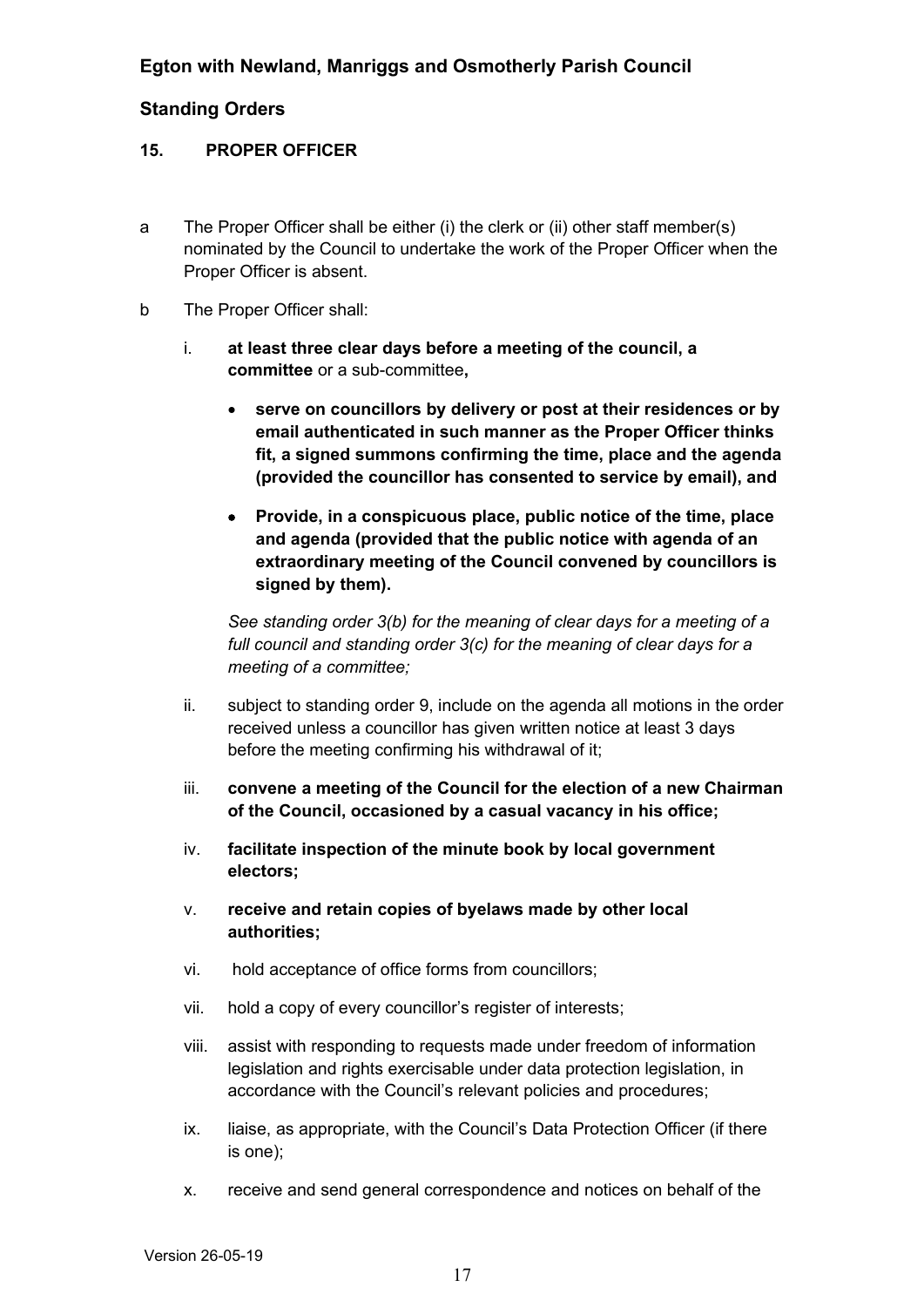## **Standing Orders**

Council except where there is a resolution to the contrary;

- xi. assist in the organisation of, storage of, access to, security of and destruction of information held by the Council in paper and electronic form subject to the requirements of data protection and freedom of information legislation and other legitimate requirements (e.g. the Limitation Act 1980);
- xii. arrange for legal deeds to be executed; (*see also standing order 23);*
- xiii. arrange or manage the prompt authorisation, approval, and instruction regarding any payments to be made by the Council in accordance with its financial regulations;
- xiv. record every planning application notified to the Council and the Council's response to the local planning authority in a file for such purpose;
- xv. refer a planning application received by the Council to the Chairman or in his absence the Vice-Chairman (if there is one) of the Council within two working days of receipt to facilitate an extraordinary meeting if the nature of a planning application requires consideration before the next ordinary meeting of the Council;
- xvi. in cases where the nature of planning application does not require an extraordinary meeting but some response is required in advance of the next ordinary meeting of the Council the Clerk to the Council is delegated prepare a response to the planning authority in accordance with the Council's policy on urgent business between meetings.
- xvii. manage access to information about the Council via the publication scheme; and
- xviii. retain custody of the seal of the Council (if there is one) which shall not be used without a resolution to that effect. (s*ee also standing order 23).*

## <span id="page-17-1"></span>**16. RESPONSIBLE FINANCIAL OFFICER**

a The Council shall appoint appropriate staff member(s) to undertake the work of the Responsible Financial Officer when the Responsible Financial Officer is absent.

## <span id="page-17-0"></span>**17. ACCOUNTS AND ACCOUNTING STATEMENTS**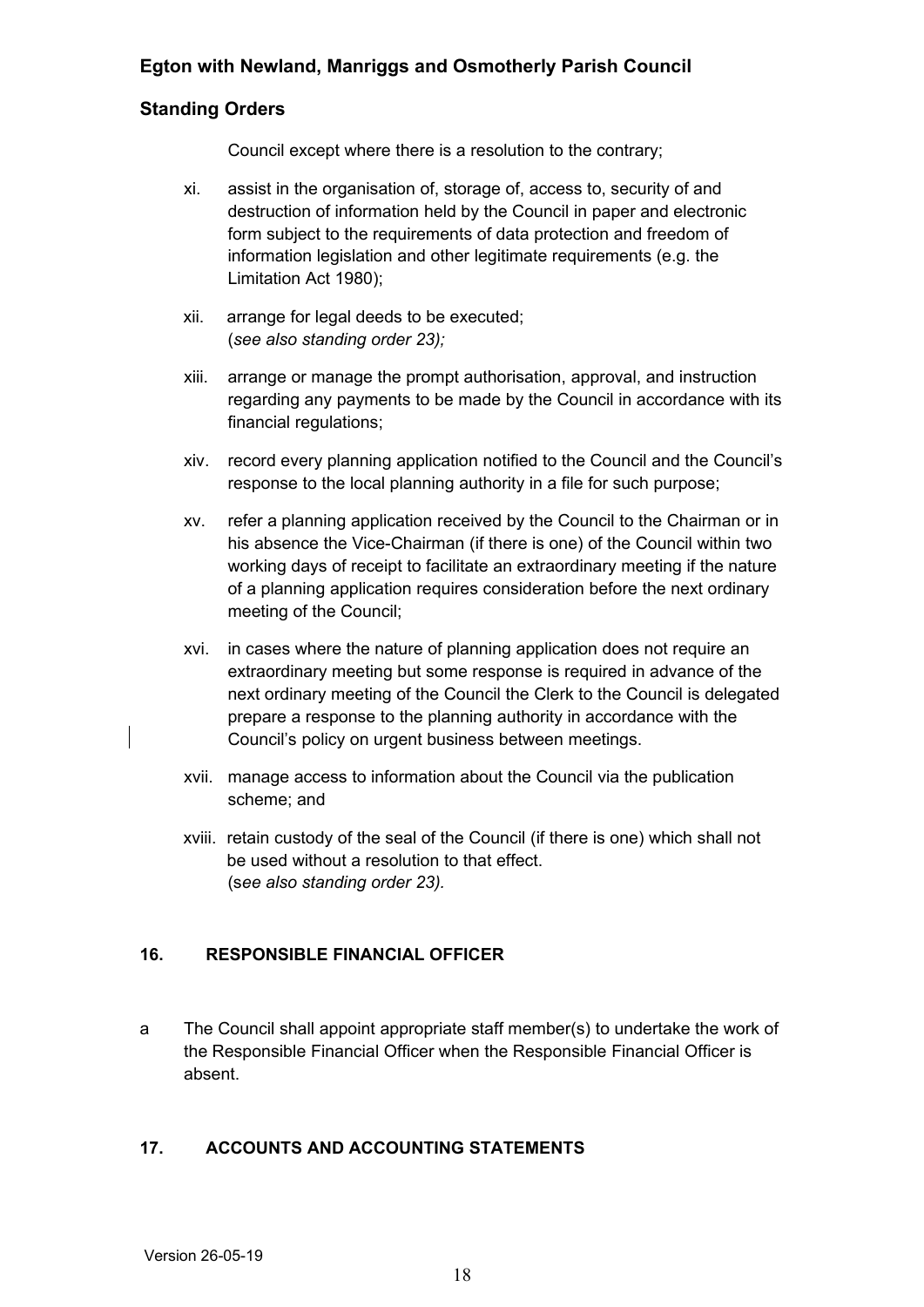## **Standing Orders**

- a "Proper practices" in standing orders refer to the most recent version of "Governance and Accountability for Local Councils – a Practitioners' Guide".
- b All payments by the Council shall be authorised, approved and paid in accordance with the law, proper practices and the Council's financial regulations.
- c The Responsible Financial Officer shall supply to each councillor as soon as practicable after 30 June, 30 September and 31 December in each year a statement to summarise:
	- i. the Council's receipts and payments (or income and expenditure) for each quarter;
	- ii. the Council's aggregate receipts and payments (or income and expenditure) for the year to date;
	- iii. the balances held at the end of the quarter being reported and

which includes a comparison with the budget for the financial year and highlights any actual or potential overspends.

- d As soon as possible after the financial year end at 31 March, the Responsible Financial Officer shall provide:
	- i. each councillor with a statement summarising the Council's receipts and payments (or income and expenditure) for the last quarter and the year to date for information; and
	- ii. to the Council the accounting statements for the year in the form of Section 2 of the annual governance and accountability return, as required by proper practices, for consideration and approval.
- e The year-end accounting statements shall be prepared in accordance with proper practices and apply the form of accounts determined by the Council (receipts and payments, or income and expenditure) for the year to 31 March. A completed draft annual governance and accountability return shall be presented to all councillors at least 14 days prior to anticipated approval by the Council. The annual governance and accountability return of the Council, which is subject to external audit, including the annual governance statement, shall be presented to the Council for consideration and formal approval before 30 June.

## <span id="page-18-0"></span>**18. FINANCIAL CONTROLS AND PROCUREMENT**

a. The Council shall consider and approve financial regulations drawn up by the Responsible Financial Officer, which shall include detailed arrangements in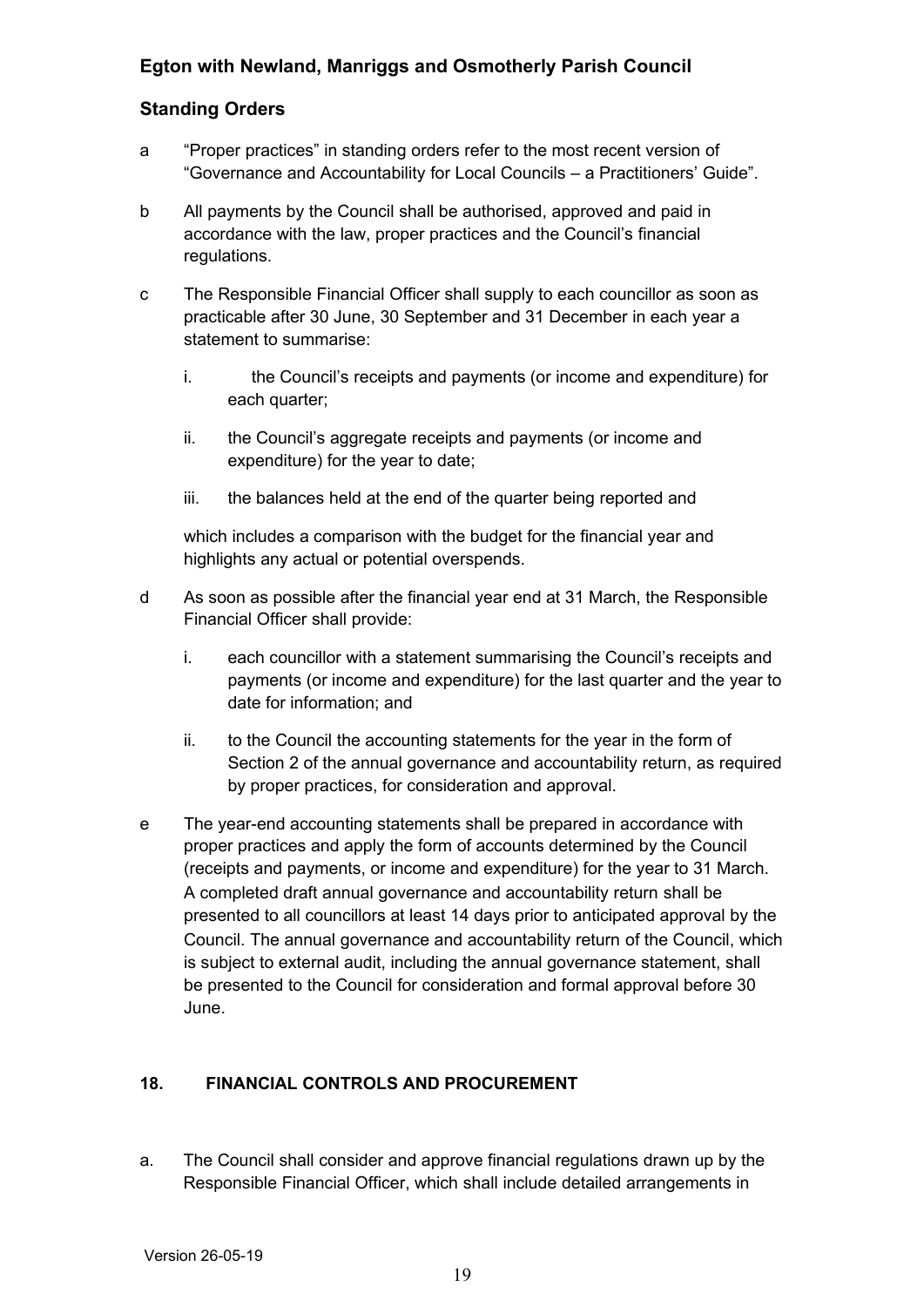## **Standing Orders**

respect of the following:

- i. the keeping of accounting records and systems of internal controls;
- ii. the assessment and management of financial risks faced by the Council;
- iii. the work of the independent internal auditor in accordance with proper practices and the receipt of regular reports from the internal auditor, which shall be required at least annually;
- iv. the inspection and copying by councillors and local electors of the Council's accounts and/or orders of payments; and
- v. whether contracts with an estimated value below **£25,000** due to special circumstances are exempt from a tendering process or procurement exercise.
- b. Financial regulations shall be reviewed regularly and at least annually for fitness of purpose.
- c. **A public contract regulated by the Public Contracts Regulations 2015 with an estimated value in excess of £25,000 but less than the relevant thresholds in standing order 18(f) is subject to Regulations 109-114 of the Public Contracts Regulations 2015 which include a requirement on the Council to advertise the contract opportunity on the Contracts Finder website regardless of what other means it uses to advertise the opportunity unless it proposes to use an existing list of approved suppliers (framework agreement).**
- d. Subject to additional requirements in the financial regulations of the Council, the tender process for contracts for the supply of goods, materials, services or the execution of works shall include, as a minimum, the following steps:
	- i. a specification for the goods, materials, services or the execution of works shall be drawn up;
	- ii. an invitation to tender shall be drawn up to confirm (i) the Council's specification (ii) the time, date and address for the submission of tenders (iii) the date of the Council's written response to the tender and (iv) the prohibition on prospective contractors contacting councillors or staff to encourage or support their tender outside the prescribed process;
	- iii. the invitation to tender shall be advertised in a local newspaper and in any other manner that is appropriate;
	- iv. tenders are to be submitted in writing in a sealed marked envelope addressed to the Proper Officer;
	- v. tenders shall be opened by the Proper Officer in the presence of at least one councillor after the deadline for submission of tenders has passed;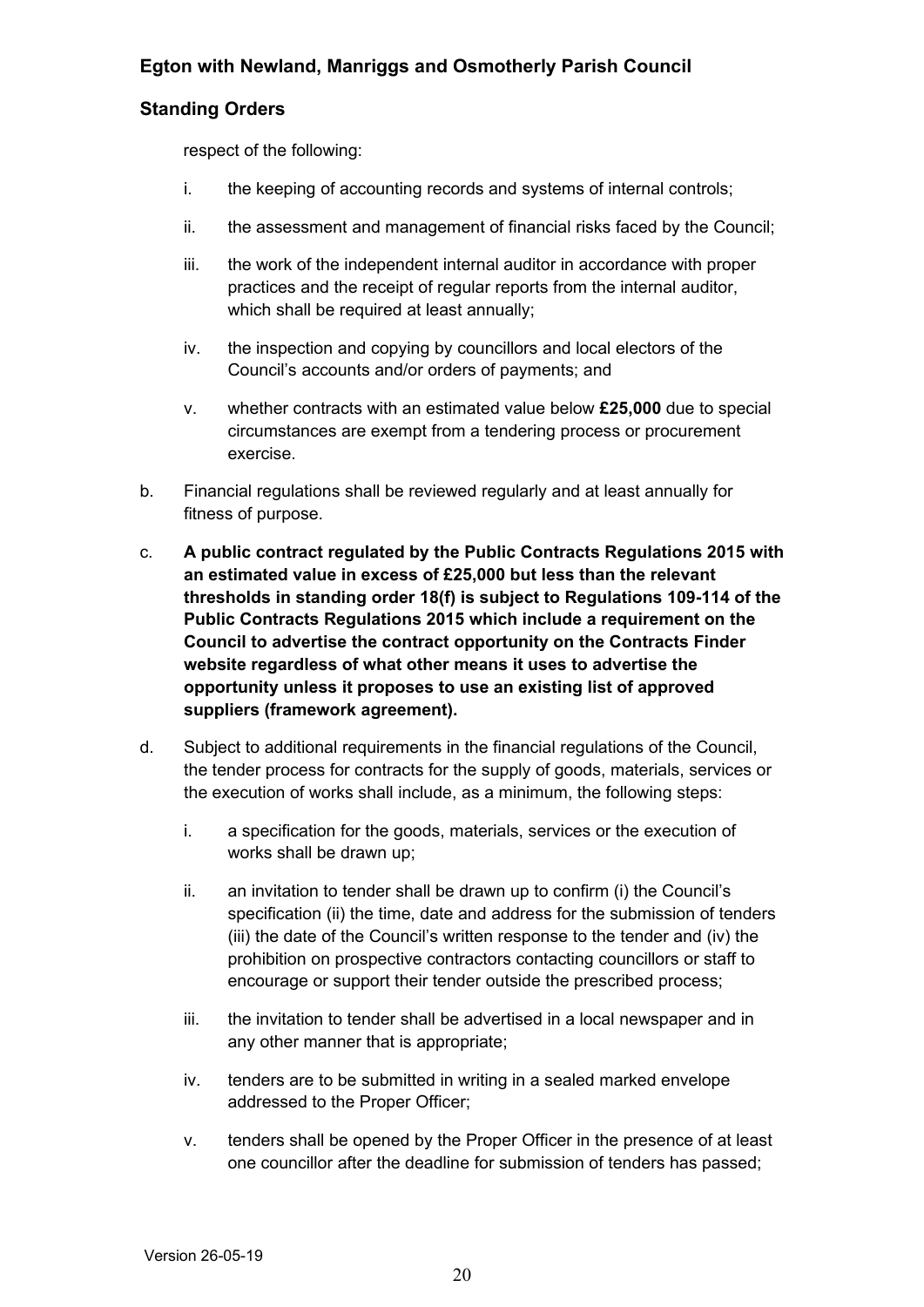## **Standing Orders**

- vi. tenders are to be reported to and considered by the appropriate meeting of the Council or a committee or sub-committee with delegated responsibility.
- e. Neither the Council, nor a committee or a sub-committee with delegated responsibility for considering tenders, is bound to accept the lowest value tender.
- f. **A public contract regulated by the Public Contracts Regulations 2015 with an estimated value in excess of £181,302 for a public service or supply contract or in excess of £4,551,413 for a public works contract (or other thresholds determined by the European Commission every two years and published in the Official Journal of the European Union (OJEU)) shall comply with the relevant procurement procedures and other requirements in the Public Contracts Regulations 2015 which include advertising the contract opportunity on the Contracts Finder website and in OJEU.**
- g. **A public contract in connection with the supply of gas, heat, electricity, drinking water, transport services, or postal services to the public; or the provision of a port or airport; or the exploration for or extraction of gas, oil or solid fuel with an estimated value in excess of £363,424 for a supply, services or design contract; or in excess of £4,551,413 for a works contract; or £820,370 for a social and other specific services contract (or other thresholds determined by the European Commission every two years and published in OJEU) shall comply with the relevant procurement procedures and other requirements in the Utilities Contracts Regulations 2016.**

## <span id="page-20-0"></span>**19. HANDLING STAFF MATTERS**

- a A matter personal to a member of staff that is being considered by a meeting of Councilor a committee or a sub-committee is subject to standing order 11.
- b Subject to the Council's policy regarding absences from work, the Council's most senior member of staff shall notify the chairman of the Council or, if he is not available, the vice-chairman (if there is one) of the Council of absence occasioned by illness or other reason and that person shall report such absence to Council at its next meeting.
- c The chairman of the Council or in his absence, the vice-chairman shall upon a resolution conduct a review of the performance and annual appraisal of the work of Clerk and Responsible Financial Officer. The reviews and appraisal shall be reported in writing and are subject to approval by resolution by Council.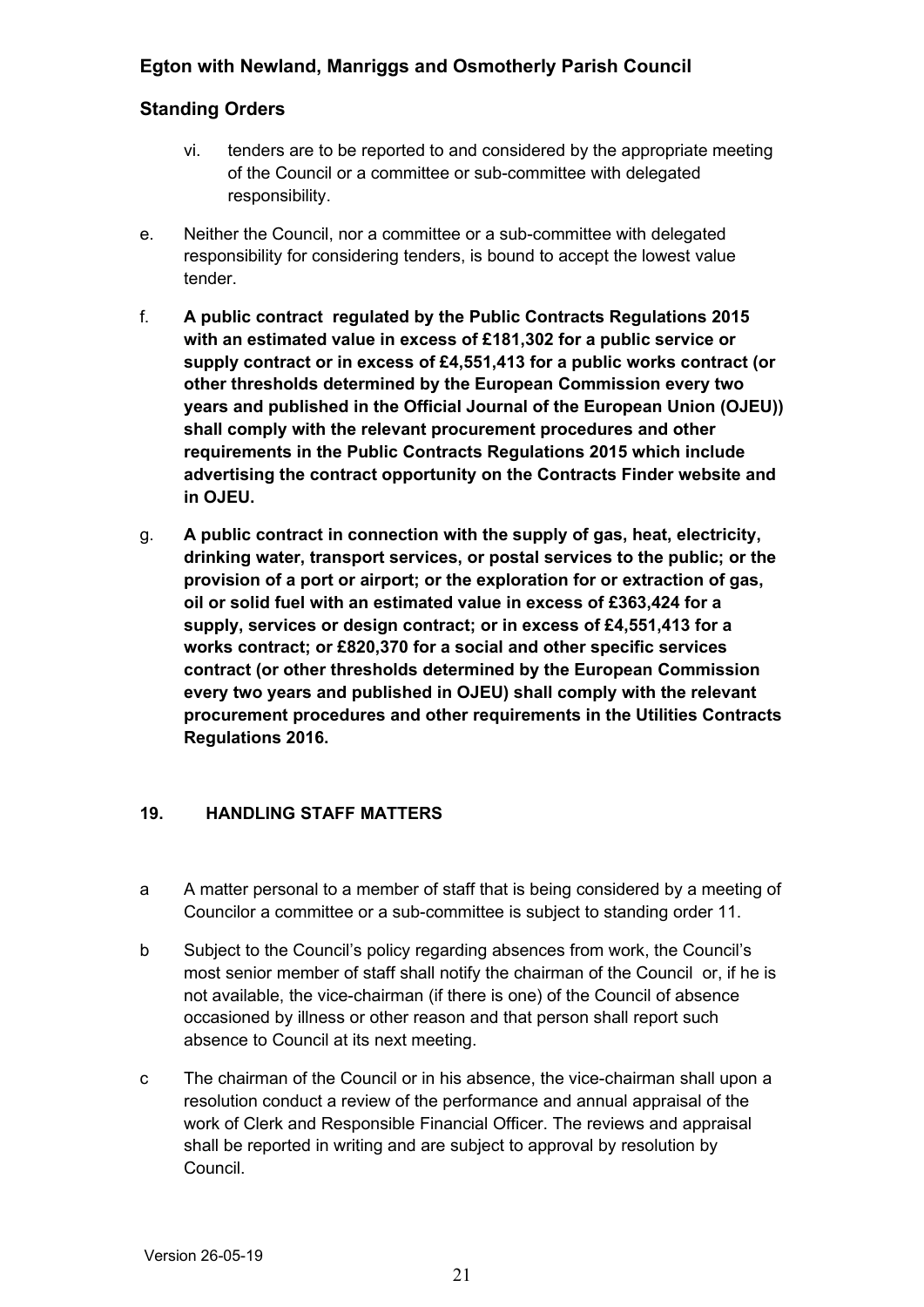## **Standing Orders**

- d Subject to the Council's policy regarding the handling of grievance matters, the Council's most senior member of staff (or other members of staff) shall contact the chairman of Council or in his absence, the vice-chairman of Council in respect of an informal or formal grievance matter, and this matter shall be reported back and progressed by resolution of a Grievance Panel of the Council.
- e Subject to the Council's policy regarding the handling of grievance matters, if an informal or formal grievance matter raised by an employee relates to the chairman or vice-chairman of [the Councilwhich shall be reported back and progressed by resolution of a Grievance Panel meetiuing of the Council.
- f Any persons responsible for all or part of the management of staff shall treat as confidential the written records of all meetings relating to their performance, capabilities, grievance or disciplinary matters.
- g In accordance with standing order 11(a), persons with line management responsibilities shall have access to staff records referred to in standing order 19(f).

#### **20. RESPONSIBILITIES TO PROVIDE INFORMATION**

<span id="page-21-1"></span>*See also standing order 21.*

- a **In accordance with freedom of information legislation, the Council shall publish information in accordance with its publication scheme and respond to requests for information held by the Council.**
- b. **The Council shall publish information in accordance with the requirements of the Smaller Authorities (Transparency Requirements) (England) Regulations 2015.**
- <span id="page-21-0"></span>**21. RESPONSIBILITIES UNDER DATA PROTECTION LEGISLATION** (Below is not an exclusive list).

*See also standing order 11.*

- a The Council may appoint a Data Protection Officer.
- b **The Council shall have policies and procedures in place to respond to an individual exercising statutory rights concerning his personal data.**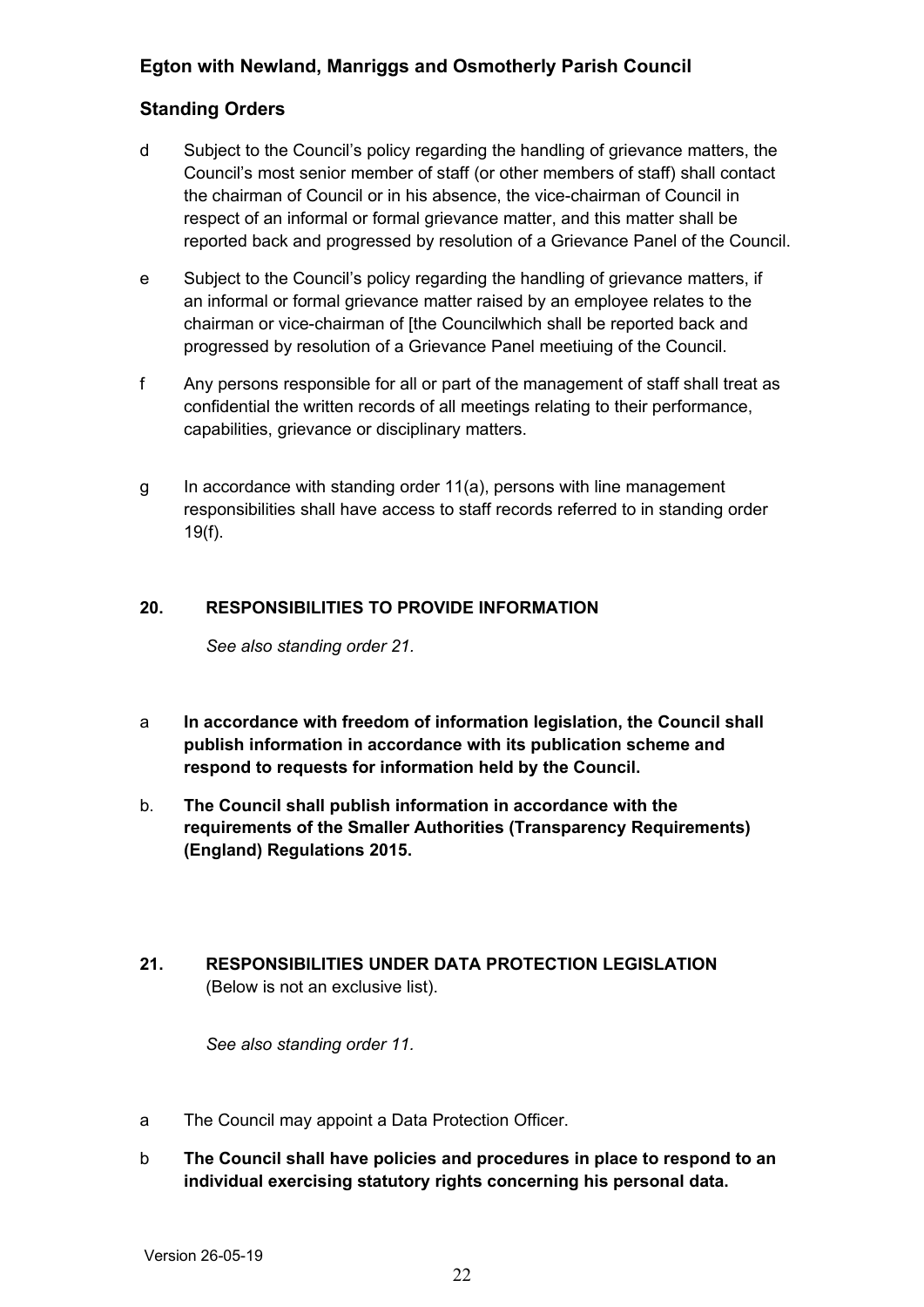#### **Standing Orders**

- c **The Council shall have a written policy in place for responding to and managing a personal data breach.**
- d **The Council shall keep a record of all personal data breaches comprising the facts relating to the personal data breach, its effects and the remedial action taken.**
- e **The Council shall ensure that information communicated in its privacy notice(s) is in an easily accessible and available form and kept up to date.**
- f **The Council shall maintain a written record of its processing activities.**

#### <span id="page-22-2"></span>**22. RELATIONS WITH THE PRESS/MEDIA**

a Requests from the press or other media for an oral or written comment or statement from the Council, its councillors or staff shall be handled in accordance with the Council's policy in respect of dealing with the press and/or other media.

#### **23. EXECUTION AND SEALING OF LEGAL DEEDS**

<span id="page-22-1"></span>*See also standing orders 15(b)(xii) and (xvii).*

a A legal deed shall not be executed on behalf of the Council unless authorised by a resolution.

**Subject to standing order 23(a), any two councillors may sign, on behalf of the Council, any deed required by law and the Proper Officer shall witness their signatures.** 

<span id="page-22-0"></span>*The above is applicable to a Council without a common seal.*